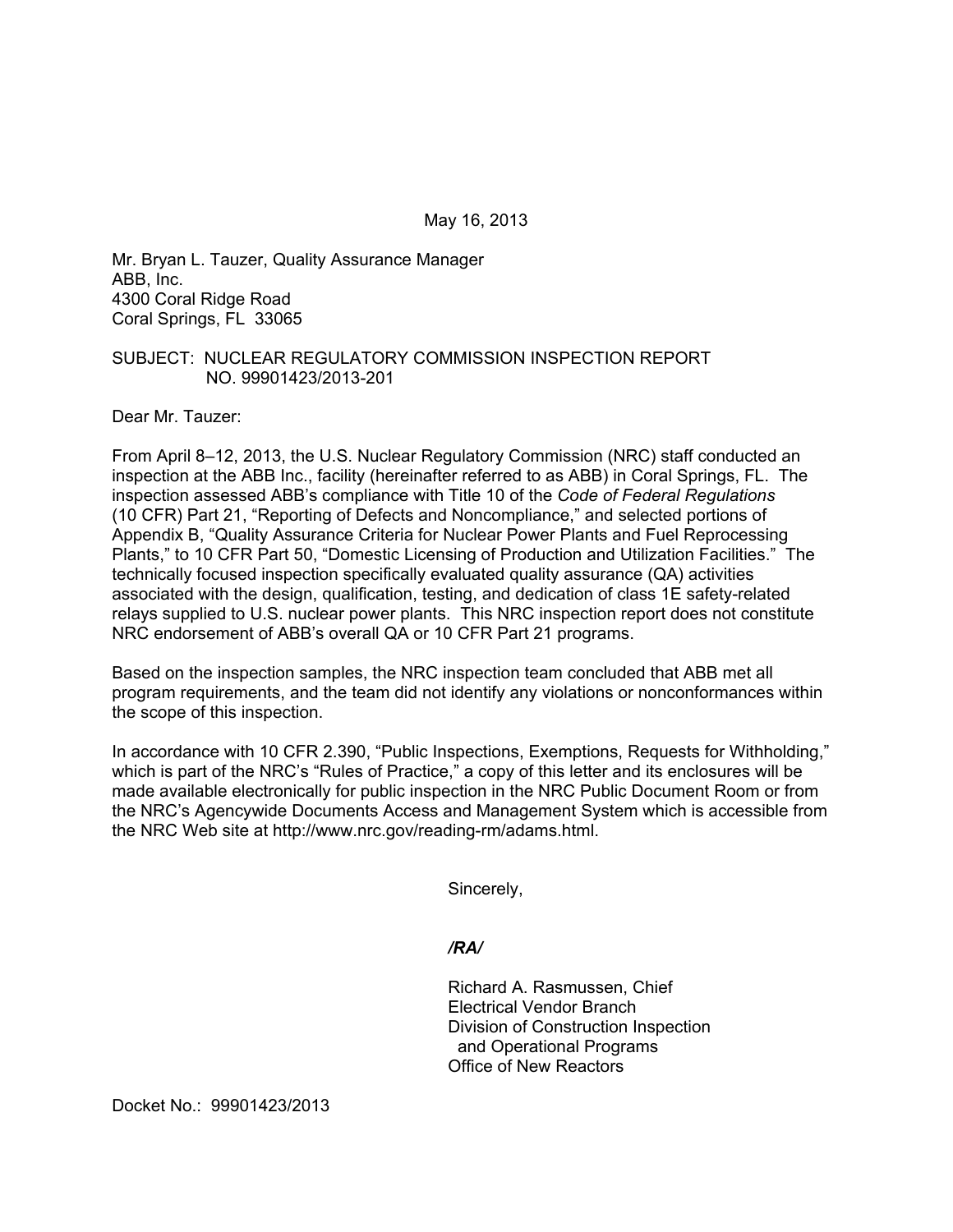Mr. Bryan L. Tauzer, Quality Assurance Manager ABB, Inc. 4300 Coral Ridge Road Coral Springs, FL 33065

#### SUBJECT: NUCLEAR REGULATORY COMMISSION INSPECTION REPORT NO. 99901423/2013-201

Dear Mr. Tauzer:

Docket No.: 99901423/2013

DISTRIBUTION:

From April 8–12, 2013, the U.S. Nuclear Regulatory Commission (NRC) staff conducted an inspection at the ABB Inc., facility (hereinafter referred to as ABB) in Coral Springs, FL. The inspection assessed ABB's compliance with Title 10 of the *Code of Federal Regulations* (10 CFR) Part 21, "Reporting of Defects and Noncompliance," and selected portions of Appendix B, "Quality Assurance Criteria for Nuclear Power Plants and Fuel Reprocessing Plants," to 10 CFR Part 50, "Domestic Licensing of Production and Utilization Facilities." The technically focused inspection specifically evaluated quality assurance (QA) activities associated with the design, qualification, testing, and dedication of class 1E safety-related relays supplied to U.S. nuclear power plants. This NRC inspection report does not constitute NRC endorsement of ABB's overall QA or 10 CFR Part 21 programs.

Based on the inspection samples, the NRC inspection team concluded that ABB met all program requirements, and the team did not identify any violations or nonconformances within the scope of this inspection.

In accordance with 10 CFR 2.390, "Public Inspections, Exemptions, Requests for Withholding," which is part of the NRC's "Rules of Practice," a copy of this letter and its enclosures will be made available electronically for public inspection in the NRC Public Document Room or from the NRC's Agencywide Documents Access and Management System which is accessible from the NRC Web site at http://www.nrc.gov/reading-rm/adams.html.

Sincerely,

#### */RA/*

Richard A. Rasmussen, Chief Electrical Vendor Branch Division of Construction Inspection and Operational Programs Office of New Reactors

KKavanagh **TSakadales** ERoach RidsNroDcipCevb RidsNroDcipCmvb RidsNroDcipCqab bryan.l.tauzer@us.abb.com **ADAMS Accession No.:** ML13127A165 **\*via e-mail \*via e-mail NRC-001 OFFICE** NRO/DCIP/CEVB NRO/DCIP/CEVB NRO/DCIP/CEVB NRR/DE/EEEB **NAME** SEdmonds\* SSmith BED SSMIT SERVICE BED BOLLOCK\* TMartinez-Navedo **DATE** 05/06/2013 05/ /2013 05/06 /2013 05/14//2013 **OFFICE** R-II/DCI/CIB1 NRO/DCIP/CEVB **NAME NKarlovich RRasmussen DATE** 05/08/2013 05/ 05/ /2013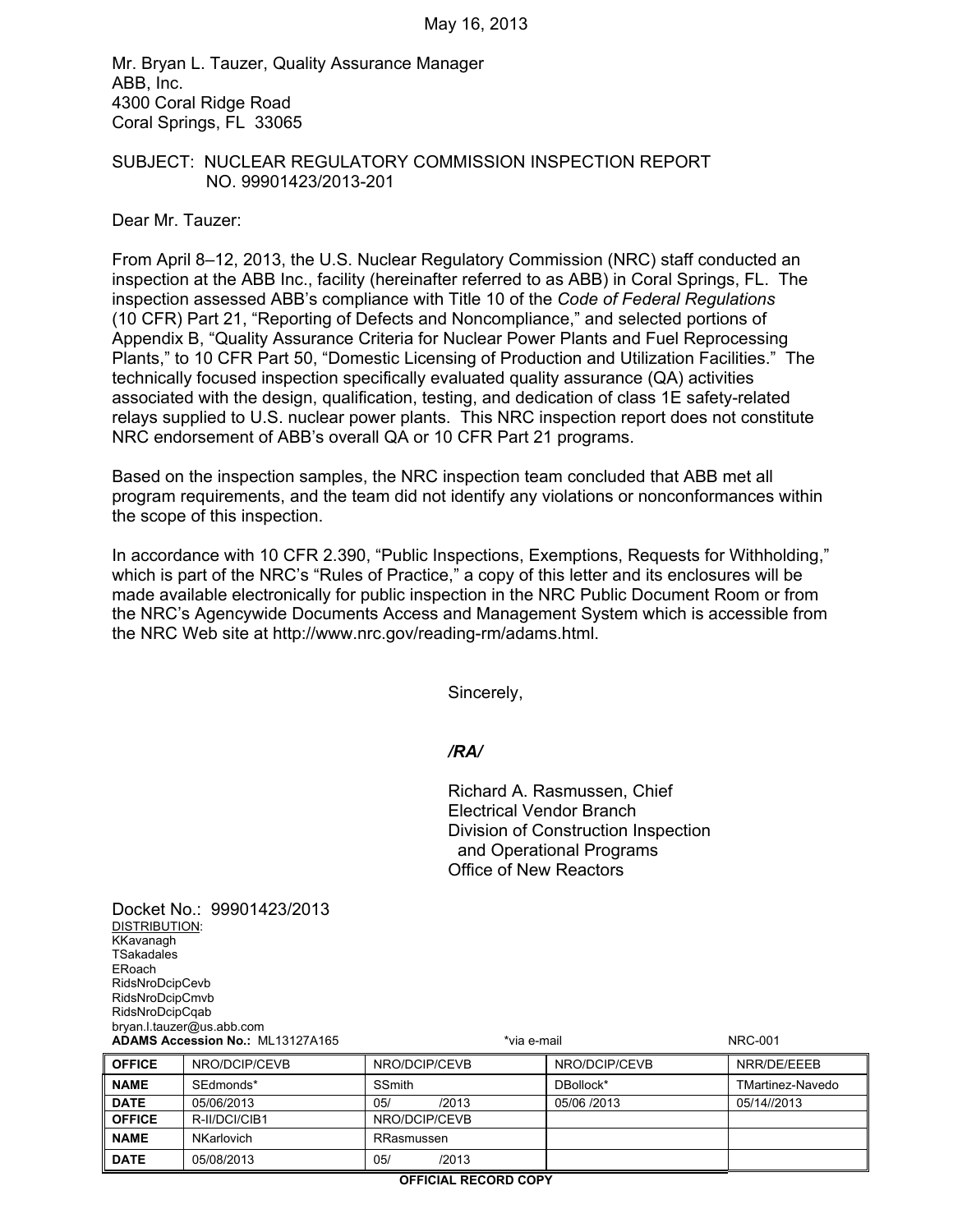#### **U.S. NUCLEAR REGULATORY COMMISSION OFFICE OF NEW REACTORS DIVISION OF CONSTRUCTION INSPECTION AND OPERATIONAL PROGRAMS VENDOR INSPECTION REPORT**

| Docket No.:                       | 99901423                                                                                                                                                            |
|-----------------------------------|---------------------------------------------------------------------------------------------------------------------------------------------------------------------|
| Report No.:                       | 99901423/2013-201                                                                                                                                                   |
| Vendor:                           | ABB, Inc.<br>4300 Coral Ridge Dr.<br>Coral Springs, FL 33065                                                                                                        |
| <b>Vendor Contact:</b>            | Mr. Bryan L Tauzer<br><b>Quality Assurance Manager</b><br>Telephone: 954-825-0663                                                                                   |
| <b>Nuclear Industry Activity:</b> | The ABB, Inc., Coral Springs facility supplies safety-related relays,<br>switches, substation control equipment, and relay systems to<br>U.S. nuclear power plants. |
| <b>Inspection Dates:</b>          | April 8-12, 2013                                                                                                                                                    |
| <b>Inspection Team Leaders:</b>   | Shavon J Edmonds, NRO/DCIP/CEVB<br>Stacy Smith, NRO/DCIP/CEVB                                                                                                       |
| <b>Inspection Team Members:</b>   | Doug Bollock, NRO/DCIP/CEVB<br>Tania Martinez-Navedo, NRR/DE/EEEB<br>Nicholas Karlovich, R-II/DCI/CIB1                                                              |
| Approved by:                      | Richard A. Rasmussen, Chief<br><b>Electrical Vendor Branch</b><br>Division of Construction Inspection<br>and Operational Programs<br><b>Office of New Reactors</b>  |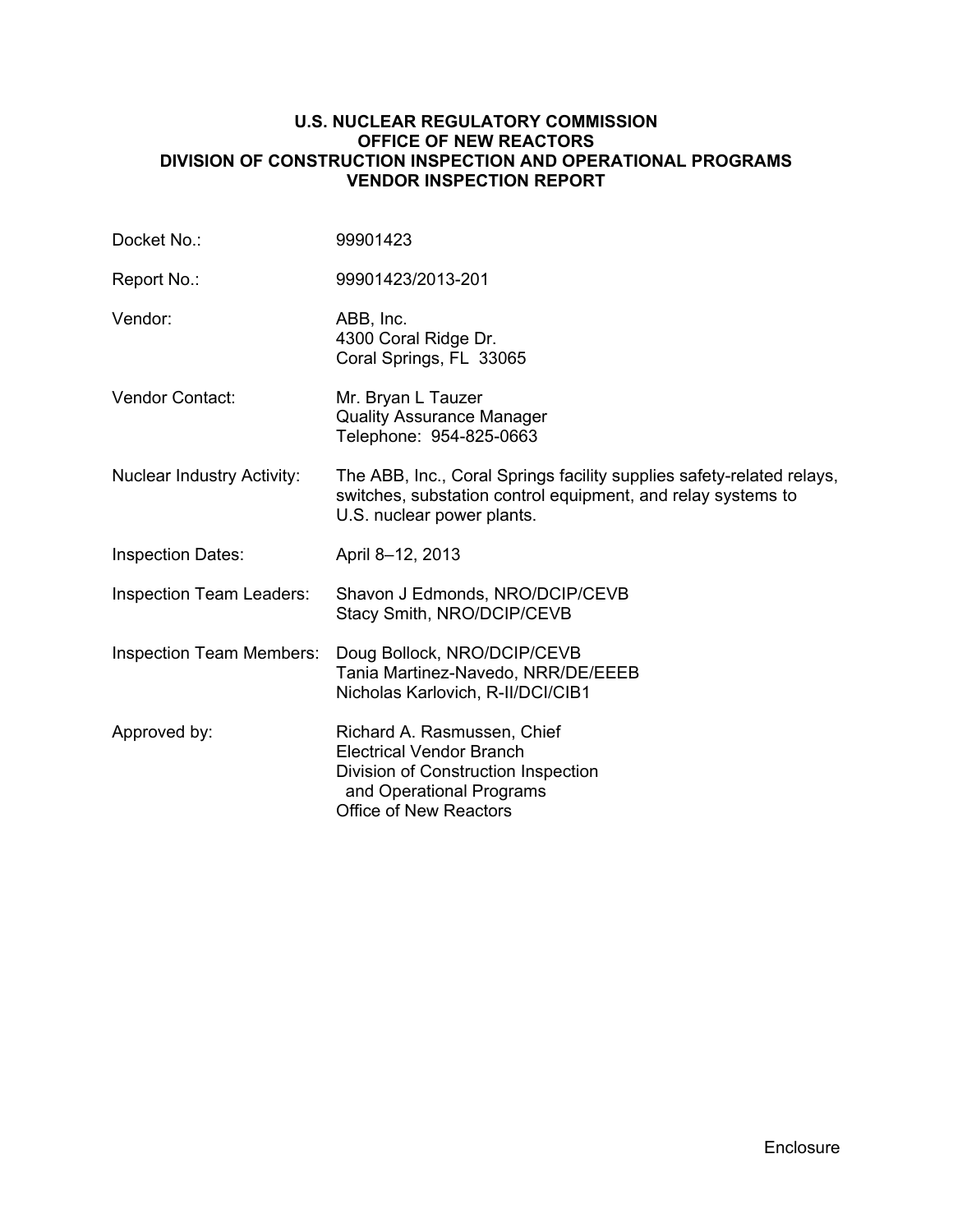## **EXECUTIVE SUMMARY**

#### ABB

#### 99901423/2013-201

The U.S. Nuclear Regulatory Commission (NRC) conducted this inspection to verify that the ABB, Inc., (hereinafter referred to as ABB) facility implemented an adequate quality assurance (QA) program for the design, qualification, testing, and dedication of safety-related relays supplied to U.S. nuclear power plants that complied with the requirements of Appendix B, "Quality Assurance Criteria for Nuclear Power Plants and Fuel Reprocessing Plants," to Title 10 of the *Code of Federal Regulations* (10 CFR) Part 50, "Domestic Licensing of Production and Utilization Facilities." In addition, the NRC performed this inspection to verify that ABB implemented a program under 10 CFR Part 21, "Reporting of Defects and Noncompliance," which met the NRC's regulatory requirements.

The NRC conducted the inspection at the ABB facility in Coral Springs, FL, April 8–12, 2013.

These regulations served as the bases for the NRC inspection:

- Appendix B to 10 CFR Part 50
- 10 CFR Part 21

During this inspection, the NRC inspection team implemented Inspection Procedure (IP) 43002, "Routine Inspections of Nuclear Vendors," dated April 25, 2011; IP 43004, "Inspection of Commercial-Grade Dedication Programs," dated April 25, 2011; and IP 36100, "Inspection of 10 CFR Part 21 and Programs for Reporting Defects and Noncompliance," dated February 13, 2012.

The NRC inspection team observed various activities associated with design, qualification, testing, and dedication of safety-related electromechanical relays, solid-state relays, flexi test switches; conducted interviews with responsible ABB personnel; and reviewed documents to determine if ABB performed these activities in accordance with the applicable design, quality, and technical requirements imposed in the purchase orders (PO). Some of the activities the NRC inspection team observed included:

- inspections supporting commercial-grade dedication (CGD) activities
- in-process testing and acceptance activities of a Type 27 N solid-state relay and a CVX-1 electromechanical relay

In addition to observing these activities, the NRC inspection team walked down ABB's assembly floor and verified that ABB had properly identified, marked, and segregated nonconforming materials to ensure they were not reintroduced into the production processes.

The NRC inspection team concluded that ABB's QA policies and procedures comply with the applicable requirements in 10 CFR Part 21 and Appendix B to 10 CFR Part 50, and that ABB's personnel are implementing these policies and procedures effectively. The results of this inspection are summarized below.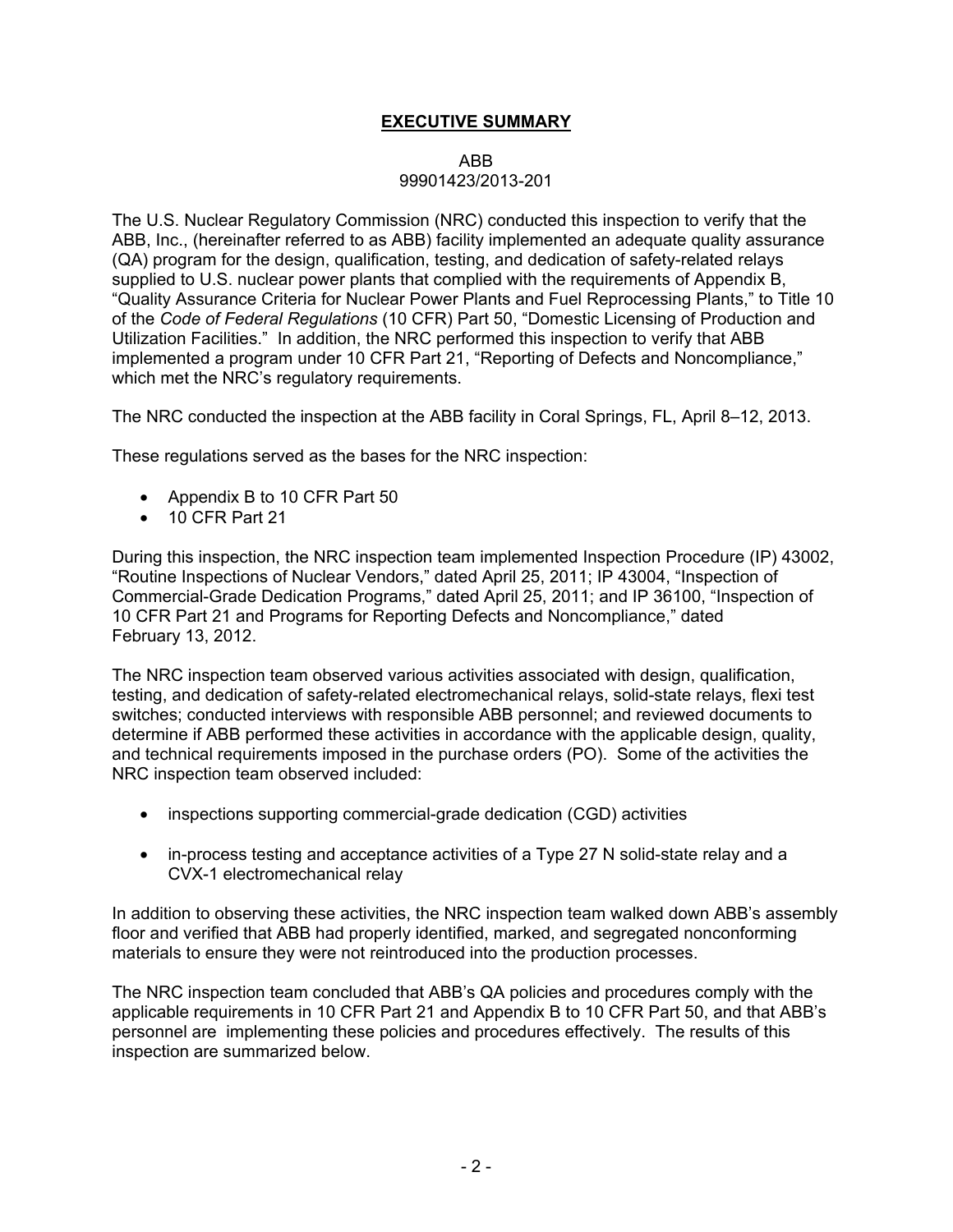### 10 CFR Part 21 Program Implementation

The NRC inspection team concluded that ABB is implementing its procedures that govern its 10 CFR Part 21 evaluation and reporting programs in a way consistent with the regulatory requirements of 10 CFR Part 21.

#### Electromechanical Relays

The NRC inspection team concluded that ABB is implementing its procedures that govern the procurement, design, assembly, qualification, testing, and CGD of electromechanical relays in a way consistent with the regulatory requirements of Appendix B to 10 CFR Part 50.

#### Solid-State Relays

The NRC inspection team concluded that ABB is implementing its procedures that govern the procurement, design, assembly, qualification, testing, and CGD of solid-state relays in a way consistent with the regulatory requirements of Appendix B to 10 CFR Part 50.

#### Test Switches

The NRC inspection team concluded that ABB is implementing its procedures that govern the procurement, design, assembly, qualification, testing, and CGD of test switches in a way consistent with the regulatory requirements of Appendix B to 10 CFR Part 50.

#### Control of Measuring and Test Equipment

The NRC inspection team concluded that ABB is implementing its policies and implementing procedures that govern the measuring and test equipment program in a way consistent with the regulatory requirements of Criterion XII, "Control of Measuring and Test Equipment," in Appendix B to 10 CFR Part 50.

### Oversight of Contracted Activities

The NRC inspection team concluded that ABB is implementing its policies and procedures that govern the oversight of contracted activities in a way consistent with the regulatory requirements of Criterion IV, "Procurement Document Control," and Criterion VII, "Control of Purchased Material, Equipment, and Services," in Appendix B to 10 CFR Part 50.

### Corrective Action and Nonconforming Materials, Parts, or Components

The NRC inspection team concluded that ABB is implementing its policies and procedures that govern the control of nonconforming material, parts, and components and corrective actions in a way consistent with the regulatory requirements of Criterion XV, "Nonconforming Materials, Parts, or Components," and Criterion XVI, "Corrective Action," in Appendix B to 10 CFR Part 50.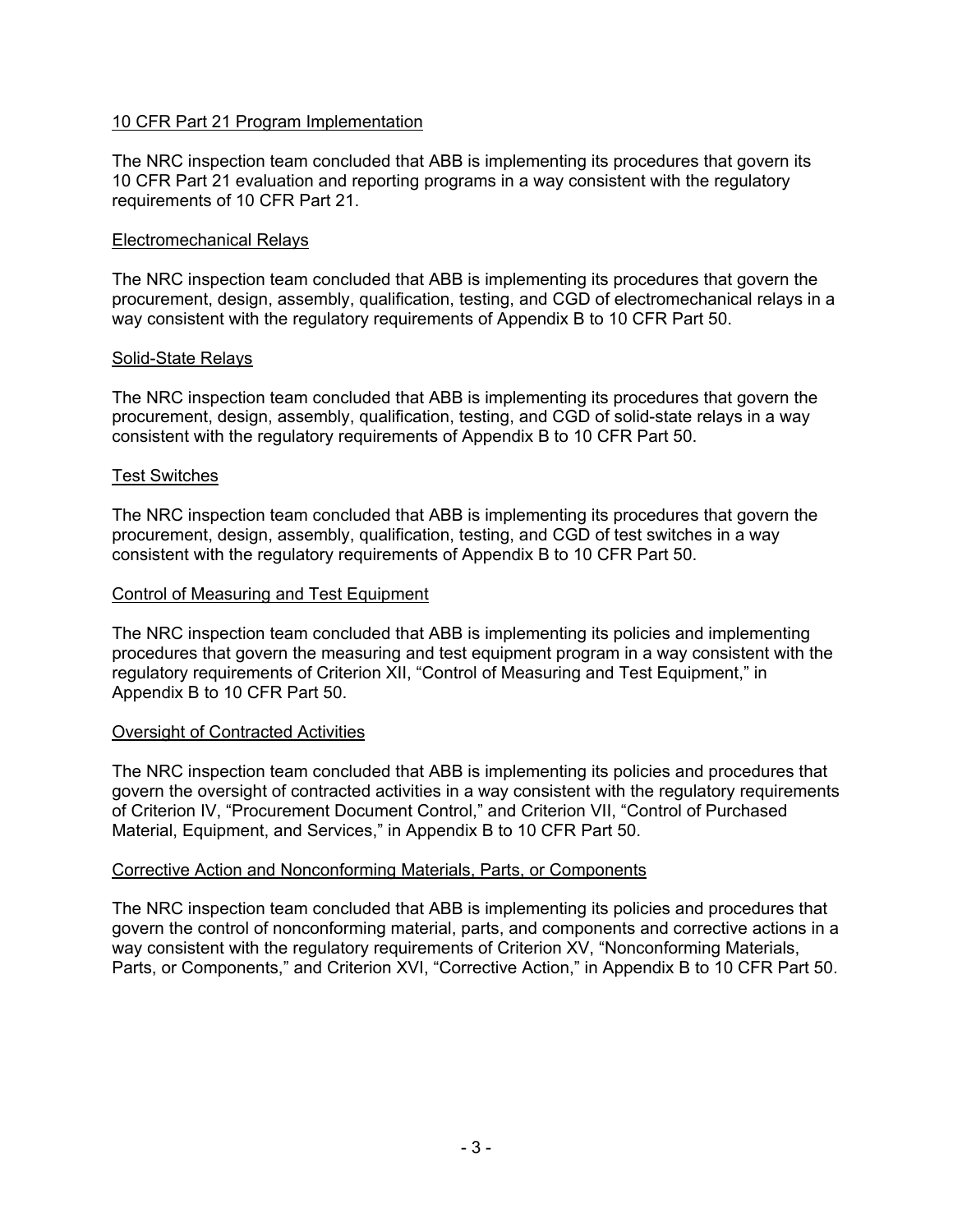## **REPORT DETAILS**

## 1. 10 CFR Part 21

## a. Inspection Scope

The U.S. Nuclear Regulatory Commission (NRC) inspection team reviewed ABB's policies and implementing procedures that govern its program under Title 10 of the *Code of Federal Regulations* (10 CFR) Part 21, "Reporting of Defects and Noncompliance," to verify compliance with this regulation. The NRC inspection team reviewed a sample of corrective action reports (CARs) that contained 10 CFR Part 21 evaluations and ABB's implementation of 10 CFR 21.21, "Notification of Failure to Comply or Existence of a Defect and its Evaluation." In addition, the NRC inspection team reviewed ABB's process and procedures to verify that they provide a direct connection from the control of nonconformance and corrective actions to the Part 21 program.

## b. Observations and Findings

## b.1 Policy and Procedures

The NRC inspection team verified that ABB procedures provide the guidance and organizational structure necessary to implement the requirements of 10 CFR Part 21 associated with timely identification, evaluation, and reporting of defects and failures to comply that could create a substantial safety hazard. The NRC inspection team verified that procedures provide the necessary guidance to assess deviations and failures to comply in an effective and timely manner and provide appropriate guidance for interim reports.

## b.2 10 CFR Part 21 Evaluations

The NRC inspection team reviewed applicable CARs to verify that ABB adequately screened issues for evaluation within the 10 CFR Part 21 program. The NRC inspection team reviewed a sample of CARs with Part 21 evaluations to verify that the technical justifications were adequate to determine that a substantial safety hazard did not exist.

### b.3 10 CFR Part 21 Postings

The NRC inspection team reviewed the content of the ABB Part 21 postings, as well as the location of postings at the ABB facility. The NRC inspection team verified that the information required in 10 CFR 21.6, "Posting Requirements," was included on the postings. The NRC inspection team walked down the location and also verified that the required documents were posted in conspicuous locations in a way consistent with the intent of 10 CFR 21.6.

### c. Conclusions

The NRC inspection team concluded that ABB is implementing its procedures that govern its 10 CFR Part 21 evaluation and reporting programs in a way consistent with the regulatory requirements of 10 CFR Part 21.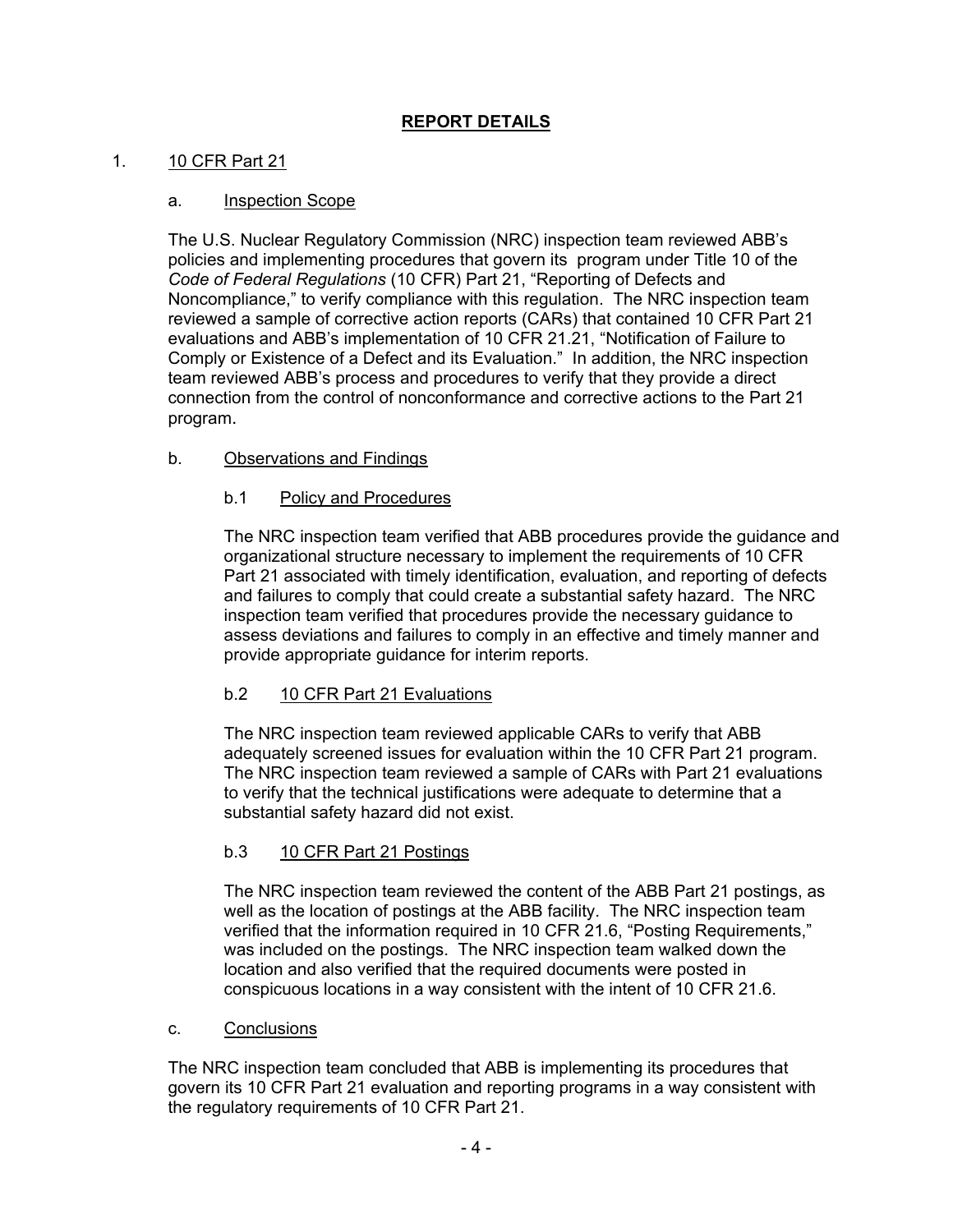## 2. Electromechanical Relays

### a. Inspection Scope

The NRC inspection team reviewed ABB's policies and implementing procedures that govern the quality assurance (QA) criteria applicable to safety-related relays—including the criteria for the relays' design, commercial-grade dedication (CGD), inspection, qualification, and testing—to verify compliance with the regulatory requirements of Appendix B to 10 CFR Part 50. The NRC inspection team reviewed design documentation to verify that applicable design inputs were translated correctly into specifications, drawings, procedures, or instructions. Additionally, the NRC inspection team reviewed the dedication process, qualification, and testing activities necessary to verify that the safety-related relays met the technical and quality requirements established by the specifications identified in their purchase orders (PO).

## b. Observations and Findings

## b.1 Procurement Document Control

The NRC inspection team verified that the POs for electromechanical relays adequately documented the procurement requirements as established by ABB's governing policies and implementing procedures, which include (1) imposition of appropriate quality, technical, and regulatory requirements, and (2) identification of the applicable codes and standards.

The NRC inspection team reviewed the process ABB customers use to order safety-related relays. The customer selects a product through a catalog that describes the technical specifications. The technical specifications listed for safety-related relays in the catalog reflect the specifications used to qualify that type of relay. In addition, the customer has the option to add additional technical specifications specific to their order.

The NRC inspection team observed that ABB relies on a combination of individual function testing and qualification of type testing to demonstrate relays will perform in accordance with technical requirements. The NRC inspection team verified through the following sample that this method was adequate to ensure that the electromechanical relays could perform their safety-related function.

The NRC inspection team reviewed the following POs:

- PO 10347498, Type AR, Style Number 1456C88A09 (125 VDC)
- PO 00499962, Type CVX-1, Style Number 1358D39A01 (120 VAC)

## b.2 Design Control

Standard Operating Procedure (SOP) 20.904.012, "Engineering Change Procedure," Revision 17, dated March 27, 2013, identifies the process used to generate an engineering change request (ECR) and the approval process required to ensure that any changes are in line with the design requirements. ECRs are submitted to two engineering approvers to approve or reject the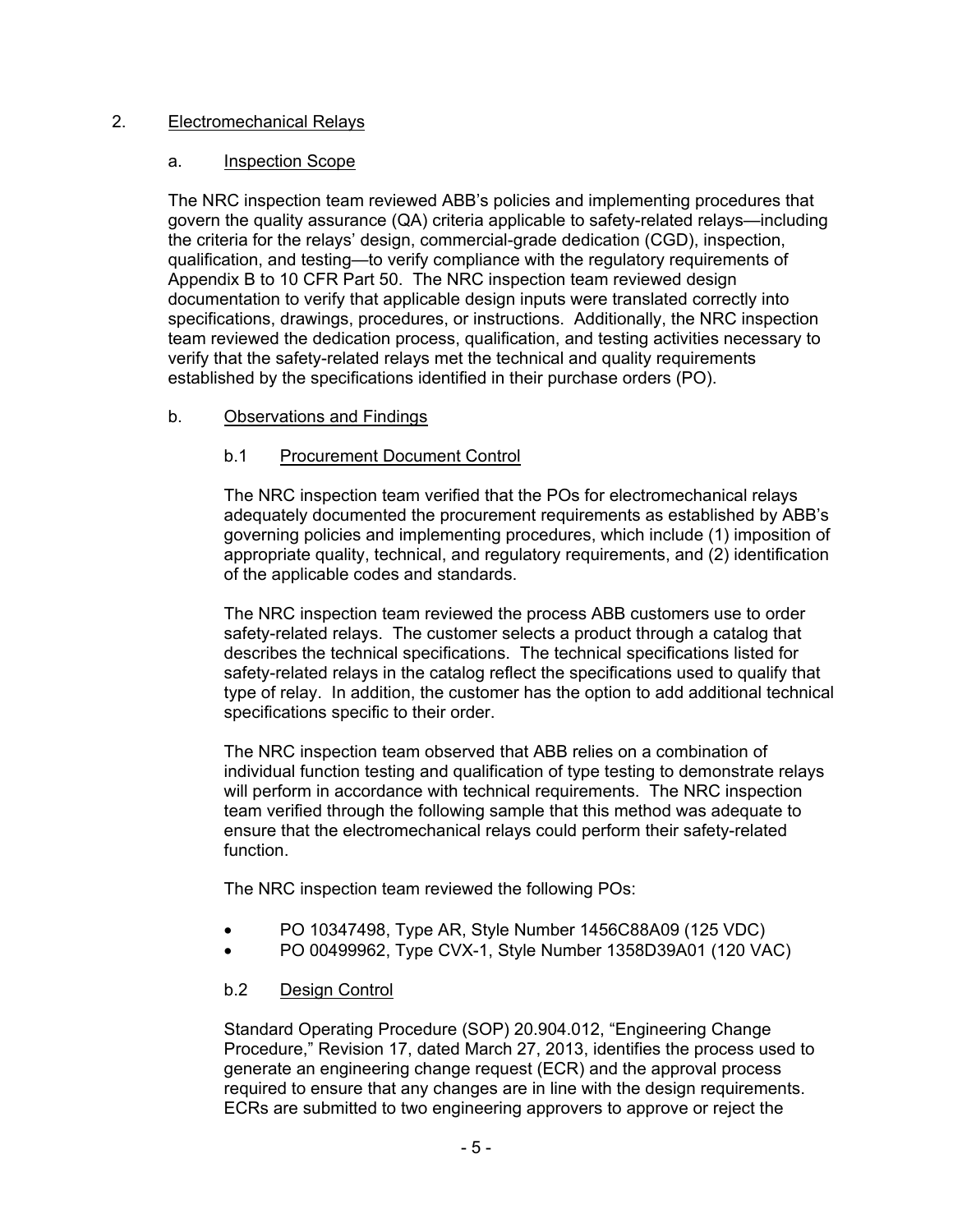engineering change and review during an ECR release meeting. Documentation to justify why design changes do not invalidate 1E qualification are only required when engineering determines that the change requires test verification; however, ABB was able to provide additional information to the NRC inspection team to justify why the ECRs sampled did not invalidate 1E qualification.

PO 10347498 and PO 00499962 required that a certificate of conformance be provided to demonstrate that the relay was designed to meet the requirements of standard IEEE C37.90-1989/2005. The NRC inspection verified, through discussions with ABB staff, that changes from the 1989 to the 2005 revision of the standard were appropriately addressed to ensure that changes to the standard did not affect relay qualification.

The NRC inspection team verified the original design criteria for the AR relay type for PO 10347498 that are documented in Form 6147U, dated March 6, 1979. The NRC inspection team verified that individuals other than those who performed the original design performed design verification and that design changes underwent the same level of review as the original design. Specifically, the NRC inspection team verified that this design change did not invalidate the relays' qualification:

• for AR Type Relay, ECR EM2007-1095, material for switch blade barrier, dated November 29, 2007

### b.3 Qualification and Testing

PO 10347498 required a certificate of conformance be provided to demonstrate that the AR relay type (Style 1256C88A09) has been tested to meet the requirements in ABB's Class 1E qualification test program outlined in STR-1, dated November 2001. Specifically, the NRC inspection team reviewed CTR-AR, "Qualification Report for Class 1E Apparatus CTR-AR," Revision 1, dated February 27, 2008, to verify that the methods used to qualify the electromechanical relay device were in accordance with applicable to the Institute of Electrical and Electronic Engineers (IEEE) standards C37.98-1987 and C37.105-1987. Because CTR-AR documents the qualification of the AR relay type, but does not qualify all the styles of the AR relay, and specifically not the style of the AR type procured in PO 10347498, the NRC verified that ABB performed an adequate evaluation by analysis to show similarity of the tested relay to the other relays in the relay type.

ABB tested three samples of the relay from normal production or stock to verify contact and armature gaps, contact bounce, and armature pickup and drop off were all in acceptable ranges prescribed by applicable IEEE standards. In addition, testing was performed for operational aging, life-cycle function tests, seismic tests, and post-seismic functional tests. Analysis was performed for qualified life, thermal aging, and radiation aging. The NRC inspection team found this approach to be acceptable and met the qualification requirements defined in IEEE C.37.105-1987, "IEEE Standard for Qualifying Class 1E Protective Relays and Auxiliaries for Nuclear Power Generation Stations." The NRC inspection team also verified that no design changes had invalidated the seismic testing performed in 1978.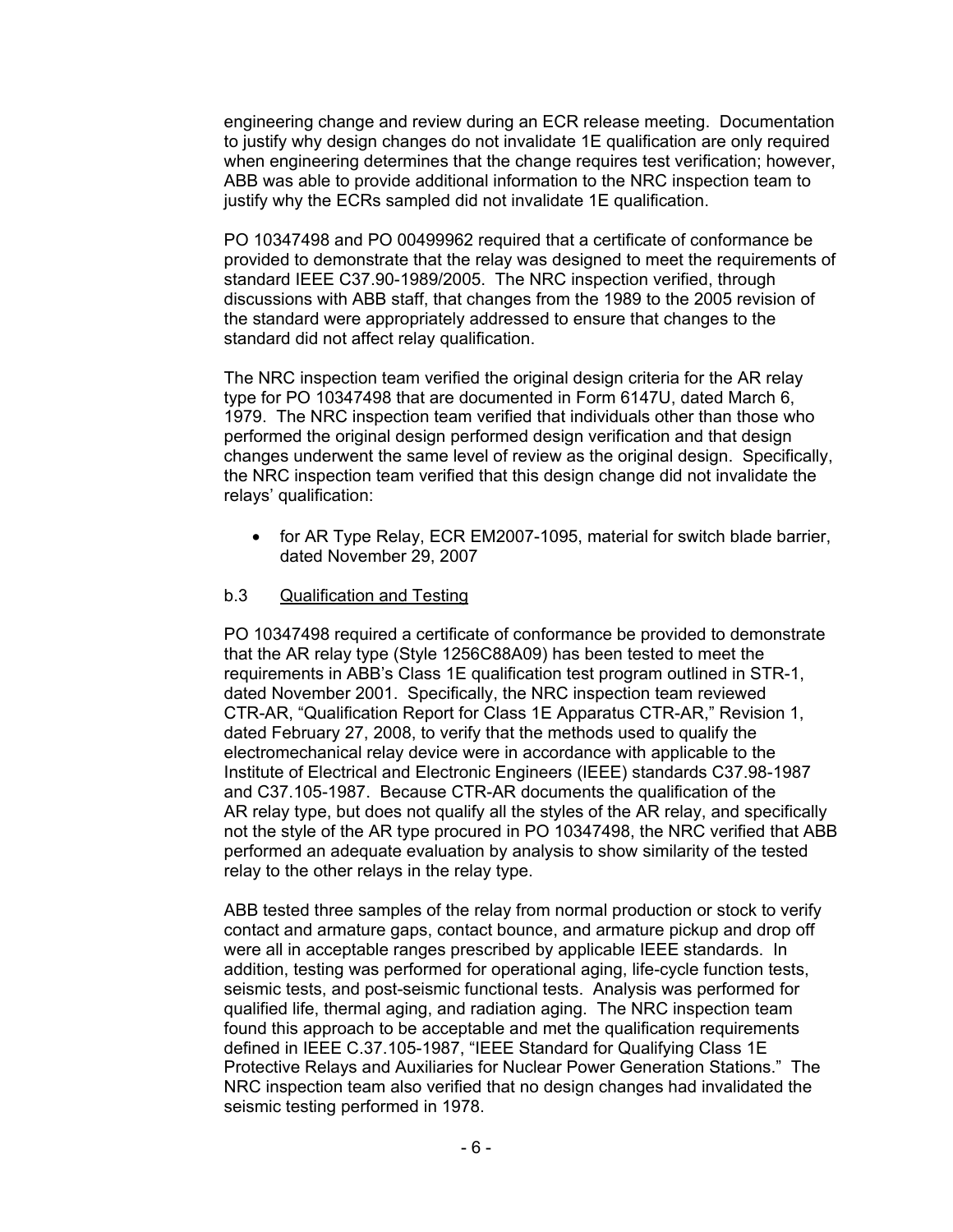In addition, PO 00499962 required a certificate of conformance be provided to demonstrate that the CVX-1 relay type (Style 1358D39A01) has been tested to meet the requirements in ABB's Class 1E qualification test program outlined in STR-1, dated November 2001. Specifically, the NRC inspection team reviewed CTR-CVX-1, "Qualification Report for Class 1E Apparatus CTR-CVX-1," Revision 3, dated April 2, 2013, to verify that the methods used to qualify the electromechanical relay device were in accordance with applicable IEEE standards C37.98-1987 and C37.105-1987. Because CTR-CVX-1 documents the qualification of the CVX-1 relay type, but does not qualify all the styles, and specifically not the style of the relay type procured in PO 00499962, the NRC verified that ABB performed an adequate evaluation by analysis to show similarity of the tested relay to the other relays in the relay type.

## b.4 Commercial-Grade Dedication

SOP 20-904.02, "Class 1E Dedication Program," Revision 6, dated December 27, 2012, identifies the steps necessary to follow the guidelines, requirements, and processes in order to perform CGD. The NRC inspection team verified that ABB conforms to the guidance contained in Electric Power Research Institute 5652, "Guideline for the Utilization of Commercial Grade Items in Nuclear Safety-Related Applications," dated June 1, 1988 (as conditionally endorsed by NRC Generic Letter 89-02, "Actions to Improve the Detection of Counterfeit and Fraudulently Marketed Products," dated March 21, 1989), for their dedication of finished components by reviewing these dedication packages:

- F20-904.T20, "Class 1E Test Plan for PO 10347498" Type AR, Style Number 1456C88A09
- F20-904.Q20, "Class 1E Test Plan for PO 00499962," Type CVX-1, Revision 2

The NRC inspection team observed the dedication of Type CVX-1 for PO 00499962, dated August 8, 2006. The CVX-1 relay is designed as a synchro-verifier used in reclosing relay applications that actuate when two voltages reach synchronism following a trip. The ABB Senior Analysis Technician initiated the dedication process by verifying the product for counterfeit parts through a visual inspection. The technician then proceeded to verify the dedication package containing the mechanical and electrical critical characteristics to ensure that all the testing related to the verification of the critical characteristics had been performed to ensure, in turn, that the relay could perform its intended safety function. The technician later proceeded to perform a functional test at the CV test station to verify that the contacts opened and closed given the prescribed conditions in the manufacturer specification. The NRC inspection staff verified that the process ABB used to dedicate the CVX-1 was adequate.

### c. Conclusions

The NRC inspection team concluded that ABB is implementing its procedures that govern the procurement, design, assembly, qualification, testing, and CGD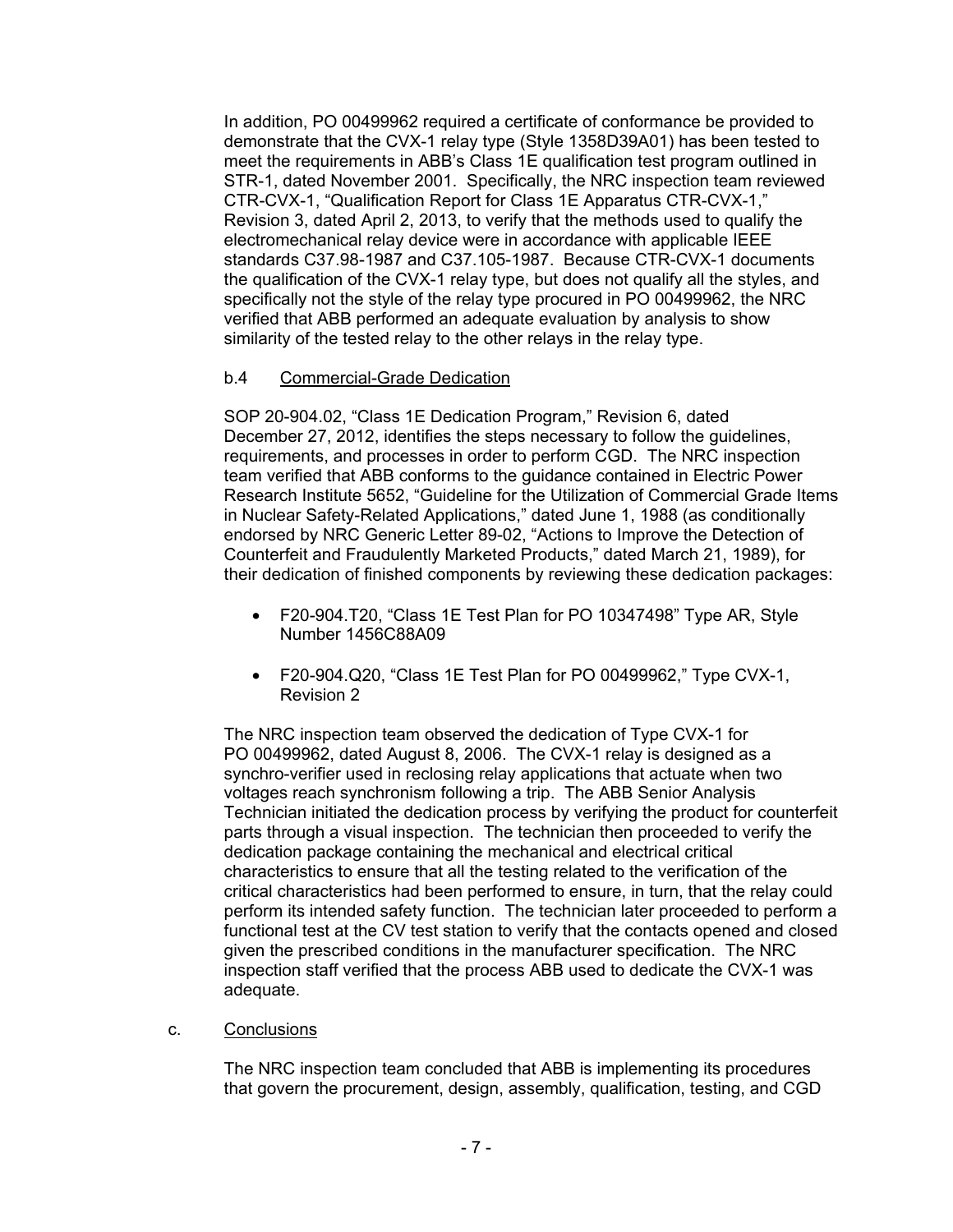of electromechanical relays in a way consistent with the regulatory requirements of Appendix B to 10 CFR Part 50.

### 3. Solid-State Relays

#### a. Inspection Scope

The NRC inspection team reviewed ABB's policies and implementing procedures that govern the QA criteria applicable to solid-state relays—including the criteria for the relays' design, CGD, inspection, qualification, and testing—to verify compliance with the regulatory requirements of Appendix B to 10 CFR Part 50. The NRC inspection team reviewed design documentation to verify that applicable design inputs were translated correctly into specifications, drawings, procedures, or instructions. Additionally, the NRC inspection team reviewed the dedication-process, qualification, and testing activities necessary to verify that safety-related relays met technical and quality requirements established by the specifications identified in their POs.

### b. Observations and Findings

### b.1 Procurement Document Control

The NRC inspection team verified that the POs for solid-state relays adequately documented the procurement requirements as established by ABB's governing policies and implementing procedures, which include (1) imposition of appropriate quality, technical, and regulatory requirements and (2) identification of the applicable codes and standards.

The NRC inspection team reviewed the process ABB customers use to order solid-state relays. The customer selects a product through a catalog (as described in Section 2.b.1 of this report, "Procurement Document Control," for electromechanical relays).

The NRC inspection team reviewed the following POs:

- PO 00041983, 2 Type 27N, Solid-State Under-voltage Relays
- PO 10360124, 3 Type 59N, Solid-State Control Voltage Relays
- PO 00335385, 2 Type 27N, Solid-State Under-voltage Relays
- PO 10309870, 2 Type 50H, Solid-State Over-current Relays

### b.2 Design Control

PO 00041983, PO 10360124, PO 00335385 and PO 10309870 required that a certificate of conformance be provided to demonstrate that the relay was designed to meet the requirements of standard IEEE C37.90-1989/2005. The NRC inspection verified, through discussions with ABB staff, that changes from the 1989 to the 2005 revision of the standard were appropriately addressed to ensure that the changes to the standard did not affect relay qualification.

The NRC inspection team verified that the original design criteria for the 27N solid-state under-voltage relays were documented in report RC-5039B,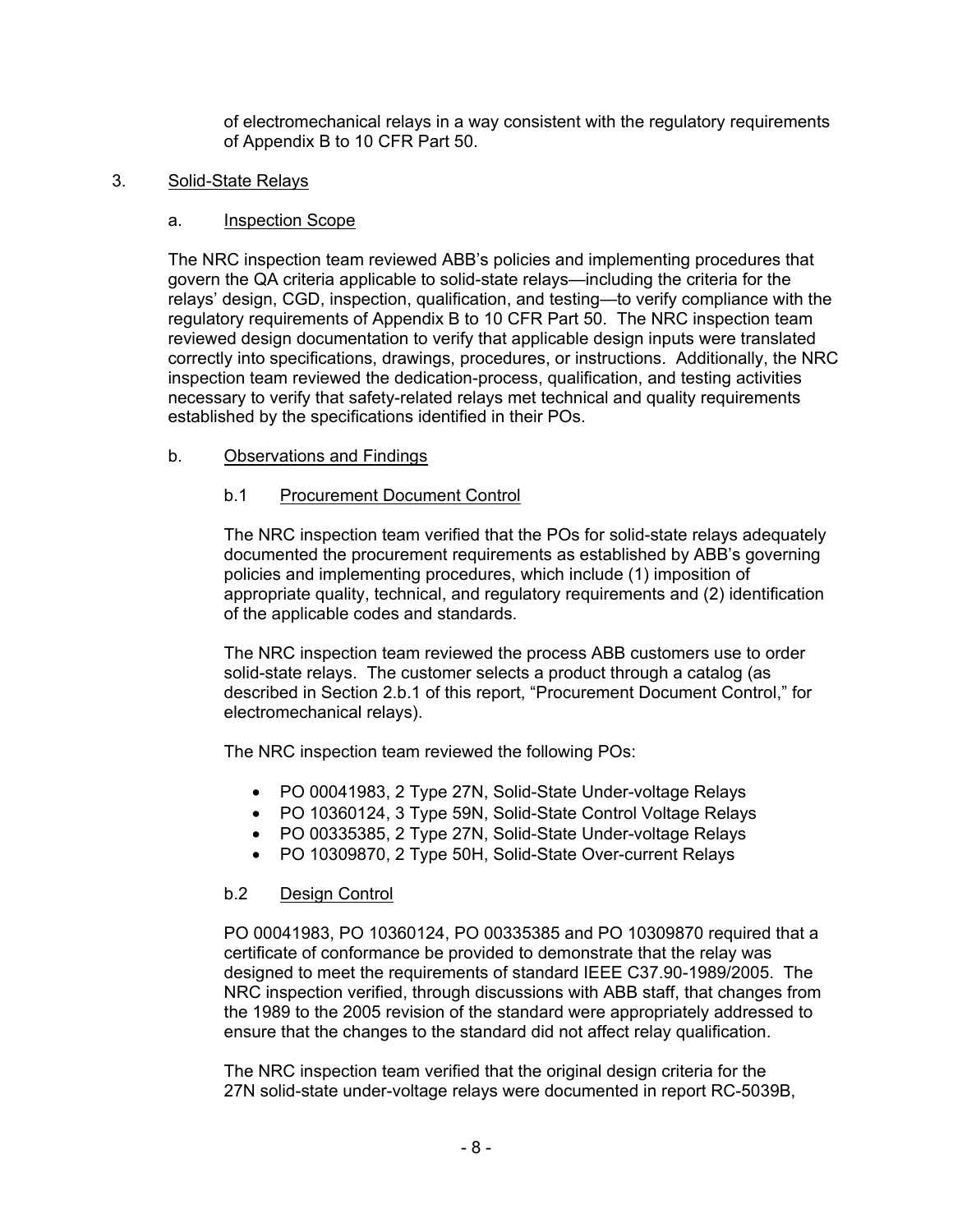dated December 1986. The NRC inspection team verified that the original design criteria for the 59N solid-state over-current relays were documented in report RC-1001, dated June 1, 1970. The NRC inspection team verified that the original design criteria for the 50H solid-state relays were documented in report RC-1017, dated May 15, 1972. The NRC inspection team verified that individuals other than those who performed the original design performed design verification and that design changes underwent the same level of review as the original design.

### b.3 Qualification and Testing

The purchase orders required a certificate of conformance be provided to demonstrate that all the solid-state relays had been tested to meet the requirements in ABB's Class 1E qualification test program outlined in STR-1, dated November 2001. Specifically, the NRC inspection team reviewed RC-5103D, "Class 1E Electrical Equipment Qualification 50D/H Overcurrent Relay," Revision 1, dated December 2000; RC5142-B, "Class 1E Electrical Equipment Qualification 59N Overvoltage Relay," Revision 0, dated August 1995; and RC-5139-B, "Class 1E Electrical Equipment Qualification 27N Undervoltage Relay," Revision 2, dated October 1995, to verify that the methods used to qualify the solid-state relay device were in accordance with applicable IEEE standards C37.98-1987 and C37.105-1987.

ABB tested samples of the 27N, 59N and 50D/H solid-state relays from normal production or stock to verify that pickup function, drop out, pickup vernier range, repeatability, push to test, and other functions were all in acceptable ranges prescribed by applicable IEEE standards. In addition, testing was performed for operational aging, life-cycle function tests, seismic tests, and post-seismic functional tests. Analysis was performed for qualified life, thermal aging, and radiation aging. The NRC inspection team found that this approach was acceptable and met the qualification requirements defined in IEEE C.37.105-1987. In addition, the NRC inspection team verified that no design changes had invalidated the seismic testing last performed in 1989.

### b.4 Commercial-Grade Dedication

The NRC inspection team observed the dedication of a 27N Type Undervoltage relay for PO 10358367, dated December 10, 2012. The NRC inspection team observed that each dedication package included these forms that documented the dedication: F10-908.102, "Class 1E Data File Checklist"; F10-911.101, "Class 1E-Dielectric Test Data Form"; C-31231, "Conformance Test Report (Critical Characteristics)"; and F10-908.202, "Test Equipment List Class 1E." The ABB Technician initiated the dedication process by verifying the product for counterfeit parts through a visual inspection. The technician then proceeded to verify the dedication package containing the mechanical and electrical critical characteristics to ensure that all the testing related to the verification of the critical characteristics had been performed in order to ensure that the relay could perform its intended safety function. The technician later proceeded to perform a functional test at the Class 1E solid-state test station to verify that the contacts opened and closed given the prescribed conditions in the manufacturer's specification. The NRC inspection team also verified that the solid-state relays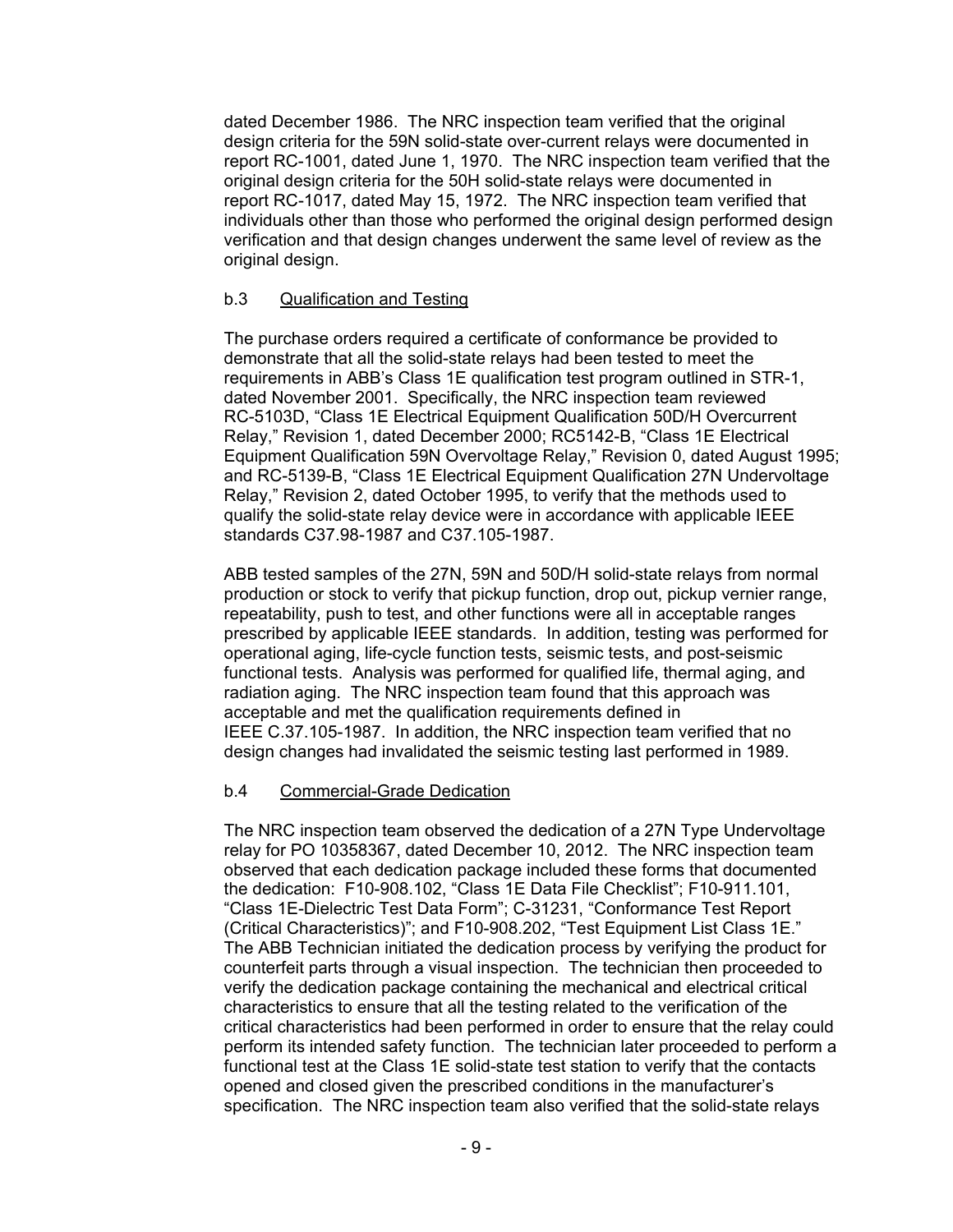were assembled to the standards of IPCA-610, "Acceptability of Electronic Assemblies." The inspectors also witnessed the post-assembly electricalcharacteristics test that is performed during the dedication process. This Hi-Potential Dielectric Test was conducted under ABB quality controls with properly calibrated equipment.

## c. Conclusions

The NRC inspection team concluded that ABB is implementing its procedures that govern the procurement, design, assembly, qualification, testing, and CGD of solid-state relays in a way consistent with the regulatory requirements of Appendix B to 10 CFR Part 50.

## 4. Test Switches

## a. Inspection Scope

The NRC inspection team reviewed ABB's policies and implementing procedures that govern the QA criteria applicable to test switches—including the criteria for the switches' design, CGD, oversight of contracted activities, inspection, qualification, and the testing process—to verify compliance with the regulatory requirements of Appendix B to 10 CFR Part 50. The NRC inspection team reviewed design documentation to verify that applicable design inputs were translated correctly into specifications, drawings, procedures, or instructions. Additionally, the NRC inspection team reviewed the dedication process, qualification, and testing activities necessary to verify that test switches met technical and quality requirements established by the specifications identified in their purchase orders.

## b. Observations and Findings

## b.1 Procurement Document Control

The NRC inspection team verified that PO 4500699207, a purchase order of an FT-1 test switch, adequately documented the procurement requirements which include (1) imposition of appropriate quality, technical, and regulatory requirements and (2) identification of the applicable codes and standards.

## b.2. Design Control

PO 4500699207 required a certificate of conformance be provided to demonstrate that the test switch was designed to meet the requirements of standard IEEE C37.90-1989. The NRC inspection team verified that the original design criteria for the test switch were documented in Form 6147U, dated April 24, 1978, and that individuals other than those who performed the original design performed the design verification. In addition, the NRC inspection team verified that design changes underwent the same level of review as the original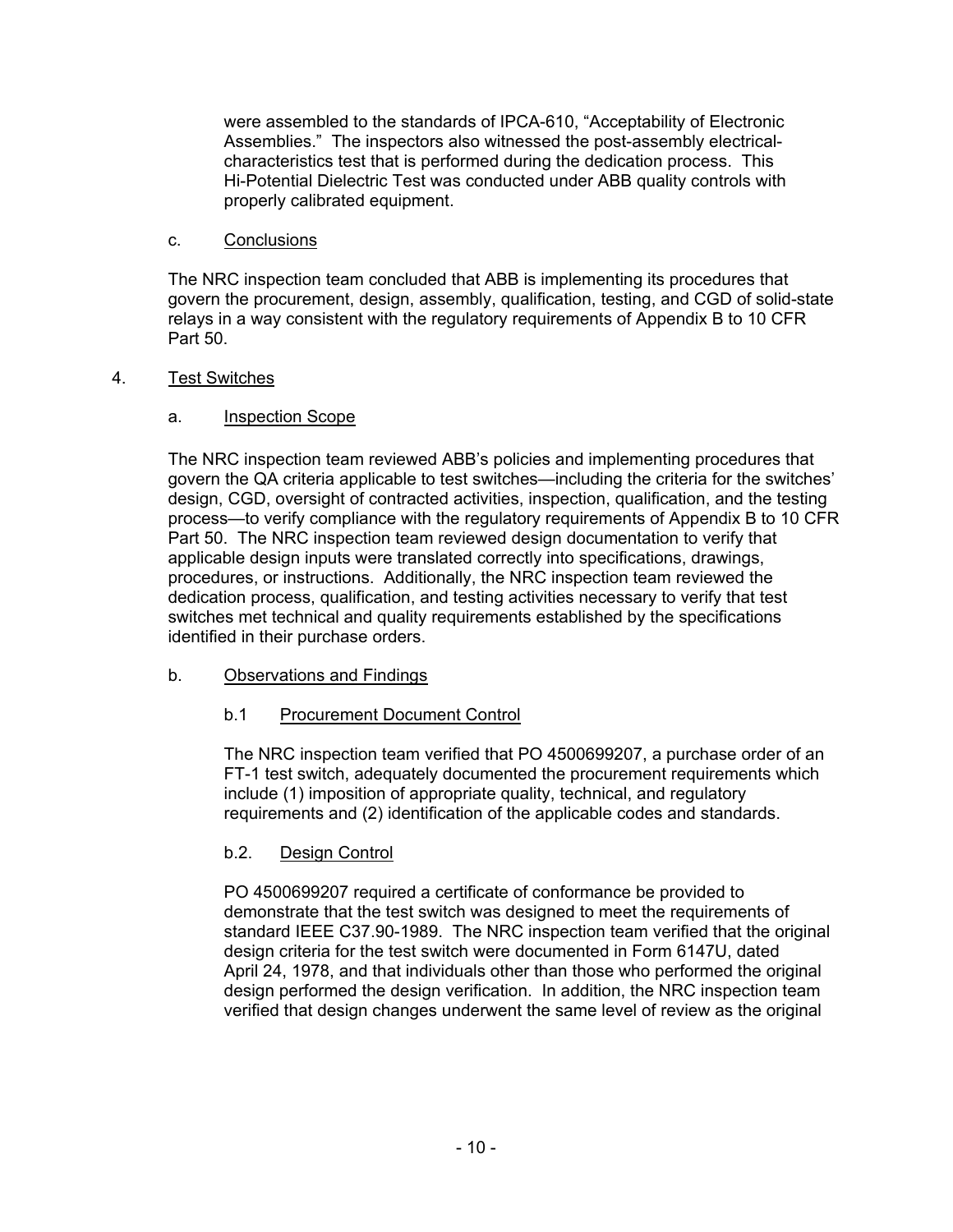design. Specifically, the NRC inspection team verified the following design changes:

- ABB-initiated design change, CS-ENG-1335, FT Switch Handle new design, dated November 4, 2009
- Customer-order design change, CS-ENG-2471, F-1 Switch 10 position, dated March 12, 2012

# b.3 Qualification and Testing

PO 4500699207 required a certificate of conformance be provided to demonstrate that the test switch has been tested to meet the requirements in ABB's Class 1E qualification test program outlined in STR-1, dated November 2001. Specifically, the NRC inspection team reviewed CTR-FT-1, "Qualification Report for Class 1E Apparatus CTR-FT-1," Revision 1, dated April 8, 2013, to verify that the methods used to qualify the test switches were in accordance with applicable IEEE standards C37.98-1987, 323-1983, and 344-1987. Because CTR-F-1 documents the qualification of the flexitest switches, but does not qualify all the styles of the switch, and specifically not the style of the switch procured in PO 4500699207, the NRC verified that ABB performed an adequate evaluation by analysis to show similarity of the switches.

ABB tested three samples of the switch from normal production or stock to verify that the analysis performed for qualified life, thermal aging, and radiation aging was in accordance with IEEE C.37.105-1987. In addition, the NRC inspection team verified that design change CS-ENG-1335 did not invalidate the seismic testing.

## b.4 Commercial-Grade Dedication and Acceptance Testing

The NRC inspection team reviewed the dedication for the FT-1. The Type FT-1 Flexitest Switches are designed and manufactured to allow multi-circuit testing of switchboard relays, meters, and instruments. ABB uses F20-904.B23, "Identification of Class 1E Critical Characteristics for Switch Type FT-1," Revision 1, dated May 22, 2012, for this purpose. However, ABB has not dedicated any flexitest switches since this document was developed; therefore, the NRC inspection team verified dedication of a flexitest switch FT-1 on PO 4500699207 through F10-910.1H7, "Quality Inspection Report: Class 1E Serial Number 12740," dated May 2, 2012.

The NRC inspection team was able to verify that ABB identified appropriate electrical and mechanical critical characteristics on the QA inspection report form to ensure that the flexitest switch could perform its intended safety function. This included verifying the assembly of the device and the movement of each jaw when the mating blade penetrated or was removed from the jaw. The NRC inspection team noted that for verification of electrical critical characteristics, the inspection report was marked "not applicable"; however, ABB staff indicated that electrical critical characteristics were verified through a test box designed and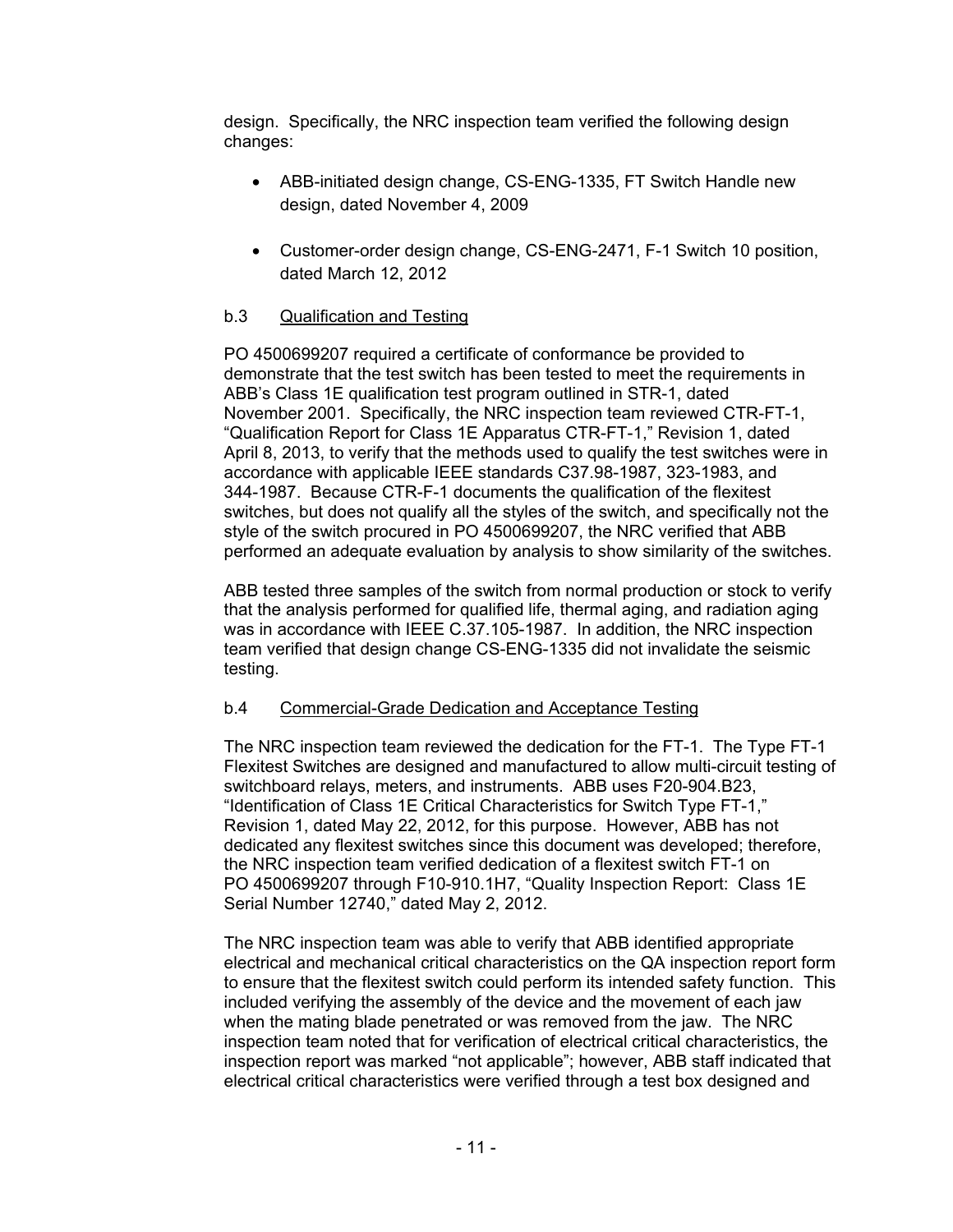programmed by ABB staff in Labview and recorded in an SQL query. M-SPEC 20221, Sub 86, "FT-1 Switch Check," outlines this testing process.

#### c. Conclusions

The NRC inspection team concluded that ABB is implementing its procedures that govern the procurement, design, assembly, qualification, testing, and CGD of test switches in a way consistent with the regulatory requirements of Appendix B to 10 CFR Part 50.

#### 5. Measuring and Test Equipment

#### a. Inspection Scope

The NRC inspection team reviewed ABB's policies and implementing procedures that govern the ABB Measuring and Test Equipment Program to verify compliance with the regulatory requirements of Criterion XII, "Control of Measuring and Test Equipment," in Appendix B to 10 CFR Part 50. Additionally, the NRC inspection team reviewed the calibration certificates of the equipment used during the CGD process.

### b. Observations and Findings

The NRC inspection team verified that the following pieces of measurement and testing equipment (M&TE) used to verify critical characteristics during the functional test were within their calibration dates as described in SOP 10.911.001, "Monitoring Measuring and Test Equipment Calibration Control and Use," Revision 9, dated March 27, 2013. In addition, the NRC inspection team reviewed the certificates of calibration for the M&TE used in the functional test, including:

- Fluke, true RMS multimeter, Serial no. 61480121
	- o Certificate No. 61480121 1303 from Florida Standards Laboratory
- WRID, Interval Timer, Serial no. N-14814
	- o Certificate No. N-14814 0912
- Epoch-I, Relay Test Set, Serial no. N-14724
	- o Certificate No. N-14724 0512 from Florida Standards Laboratory
- Fluke, true RMS digital multimeter, Serial no. CS-2017
	- o Certificate of calibration dated August 2012 from Florida Standards **Laboratory**
- Megger, AC/DC HiPot Tester, Serial no. CS-2016
	- o Certificate of calibration dated December 2012 from Florida Standards **Laboratory**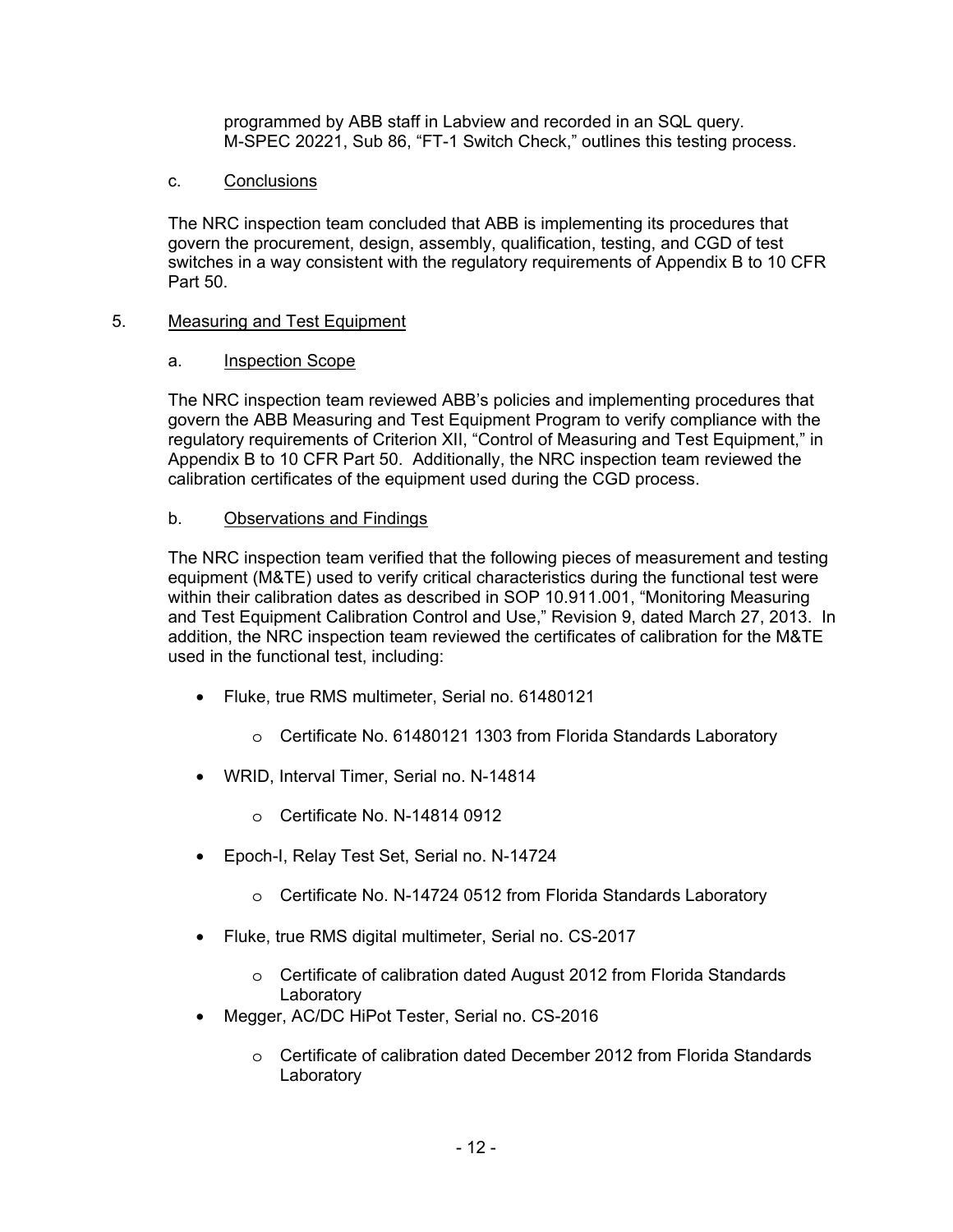- Doble, F2100 Test System, Serial no. TI-4016R
	- o Certificate of calibration dated December 2012 from Florida Standards Laboratory

#### c. Conclusions

The NRC inspection team concluded that ABB is implementing its policies and implementing procedures that govern the measuring and test equipment program in a way consistent with the regulatory requirements of Criterion XII, "Control of Measuring and Test Equipment," in Appendix B to 10 CFR Part 50.

#### 6. Oversight of Contracted Activities

#### a. Inspection Scope

The NRC inspection team reviewed the policies and implementing procedures that govern the implementation of ABB's oversight of contracted activities to verify compliance with the requirements of Criterion IV, "Procurement Document Control," and Criterion VII, "Control of Purchased Material, Equipment, and Services," in Appendix B to 10 CFR Part 50. The NRC inspection team reviewed a sample of POs to evaluate compliance with ABB's oversight program and technical requirements. The NRC inspection team discussed ABB's oversight of contracted activities with ABB management and technical staff.

### b. Observations and Findings

### b.1 Procurement Document Control

The NRC inspection team verified that the POs adequately documented the procurement requirements as established by ABB's governing policies and implementing procedures. In addition, the NRC inspection team reviewed TP 9Q005.8, "Seismic Qualification Test Procedure for an ABB Type AR Auxiliary Relay," dated December 14, 2001, to verify that IEEE 344, IEEE 323, 10 CFR Part 21, and 10 CFR 50 Appendix B requirements were passed down to sub-suppliers as appropriate.

### b.2 Supplier Qualification Activities

The NRC inspection team reviewed four external surveys and the associated checklists performed by ABB to verify that ABB provided oversight of its suppliers for quality activities in accordance with their procedure WI-0040, "Conducting Supplier Audits, Surveys, and Source Inspections." The NRC inspection team reviewed a sample of three supplier corrective action requests to verify that findings identified in surveys were tracked in a corrective action program to completion. The NRC inspection team reviewed the training requirements for two of the lead auditors to verify that they were qualified in accordance with ABB's procedure WI-0039, "Auditor Qualifications," Revision 3, dated September 10, 2012.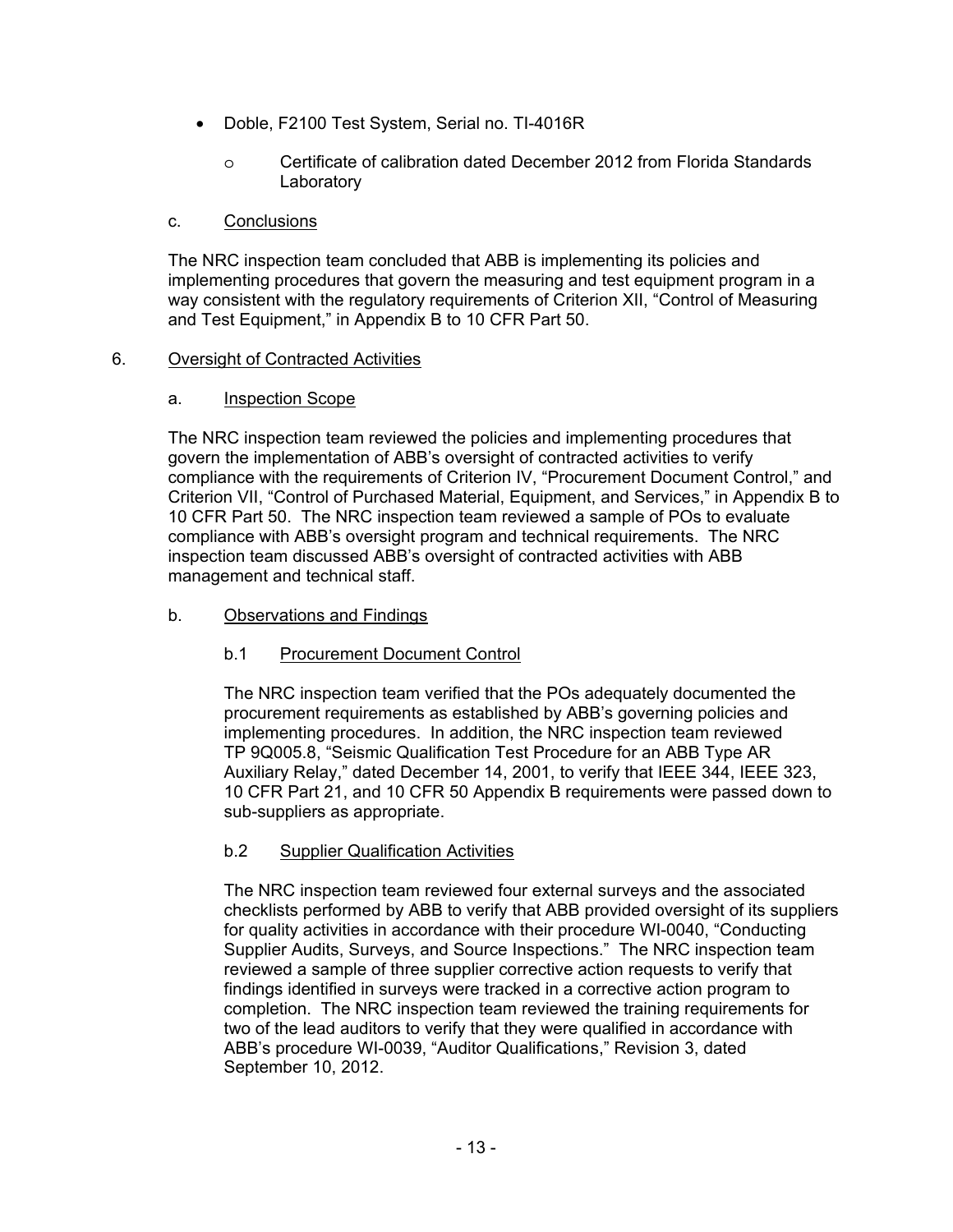## c. Conclusions

The NRC inspection team concluded that ABB is implementing its policies and implementing procedures that govern the oversight of contracted activities in a way consistent with the regulatory requirements of Criterion IV, "Procurement Document Control," and Criterion VII, "Control of Purchased Material, Equipment, and Services," in Appendix B to 10 CFR Part 50.

## 7. Corrective Action and Nonconforming Materials, Parts, or Components

## a. Inspection Scope

The NRC inspection team reviewed a sample of nonconformance and corrective action documents with an emphasis on the dedication of ABB's electromechanical and solid-state relays to verify compliance with Criterion XV, "Nonconforming Materials, Parts, or Components," and Criterion XVI, "Corrective Action," in Appendix B to 10 CFR Part 50. In addition, the NRC inspection team discussed the nonconformance and corrective action programs with ABB management and technical staff.

## b. Observations and Findings

## b.1 Nonconformances

The NRC inspection team verified that, for the sample of nonconformance reports reviewed, ABB had (1) dispositioned nonconformance reports identified in accordance with ABB-approved procedures, (2) presented an appropriate technical justification for the disposition, and (3) taken adequate action with regard to the nonconforming material or item. The NRC inspection team also verified that nonconformances identified in qualification and dedication reports related to the Type AR relay were evaluated, dispositioned, and resolved with the appropriate technical justifications.

## b.2 Corrective Actions

The NRC inspection team evaluated corrective actions reports to verify that items are reviewed and dispositioned in a way consistent with ABB implementing procedures. Specifically, the NRC inspection team sampled corrective action reports that were classified as conditions adverse to quality in which a root-cause evaluation was required consistent with 10-914.001, "Corrective and Preventative Actions." The NRC inspection team verified that root-cause reports had adequate causes and actions and contained a development plan to prevent reoccurrence. In addition, the NRC inspection team reviewed supplier corrective action reports and audit findings to ensure that issues were being appropriately entered into the corrective action program and that the root causes for significant conditions adverse to quality were being appropriately identified to prevent recurrence.

### c. Conclusions

The NRC inspection team concluded that ABB is implementing its policies and implementing procedures that govern the control of nonconforming material, parts, or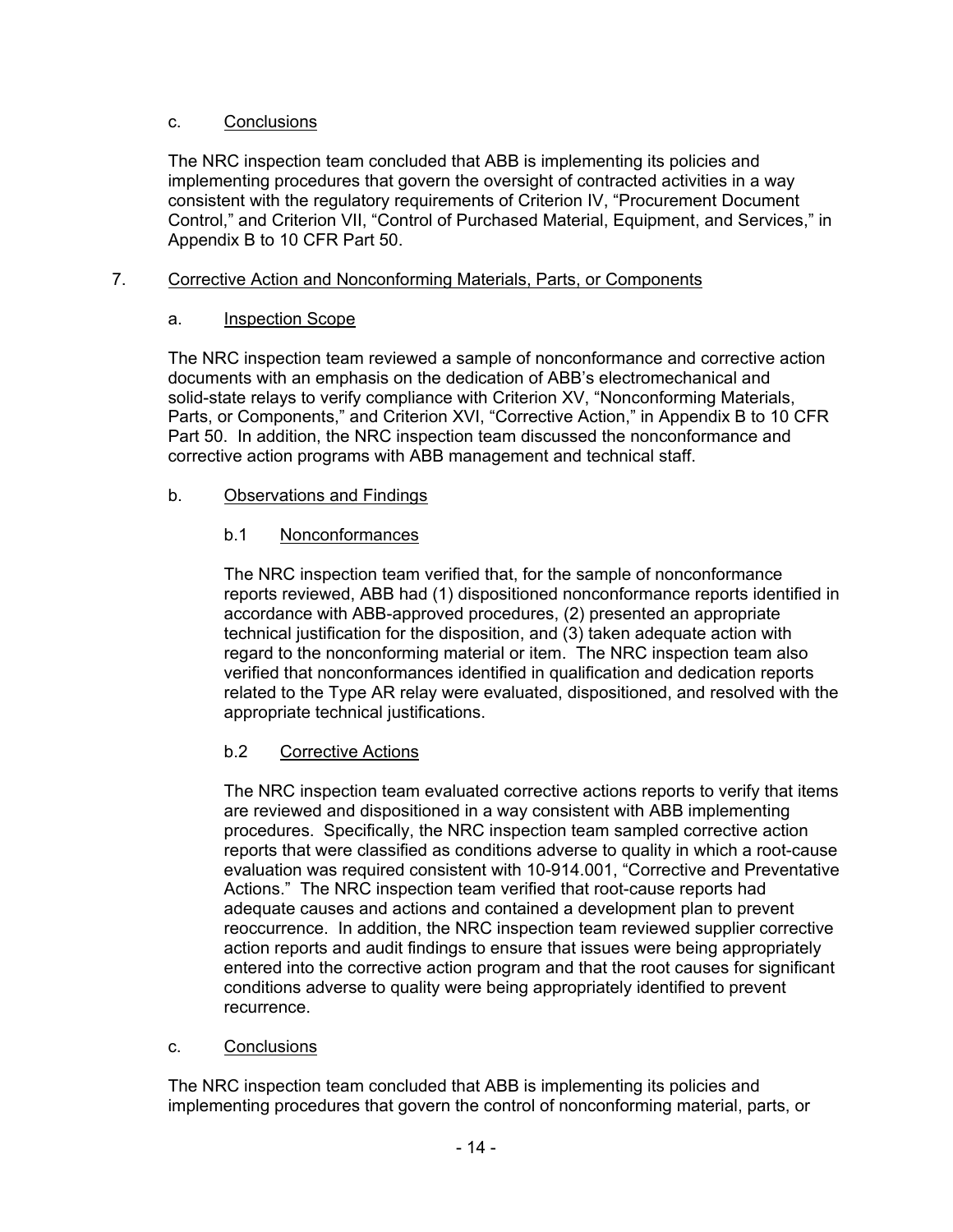components and corrective actions in a way consistent with the regulatory requirements of Criterion XV, "Nonconforming Materials, Parts, or Components," and Criterion XVI, "Corrective Action," in Appendix B to 10 CFR Part 50.

### 8. Entrance and Exit Meetings

On April 8, 2013, the NRC inspection team discussed the scope of the inspection with Mr. Dennis Batovsky, Managing Director; Mr. Bryan Tauzer, Quality Assurance Manager; and other members of the ABB management and staff. On April 12, 2013, the NRC inspection team presented the inspection results and observations during an exit meeting with Mr. Batovsky, Mr. Tauzer, and other ABB staff. The attachment to this report lists the entrance and exit meeting attendees, as well as those individuals the NRC inspection team interviewed.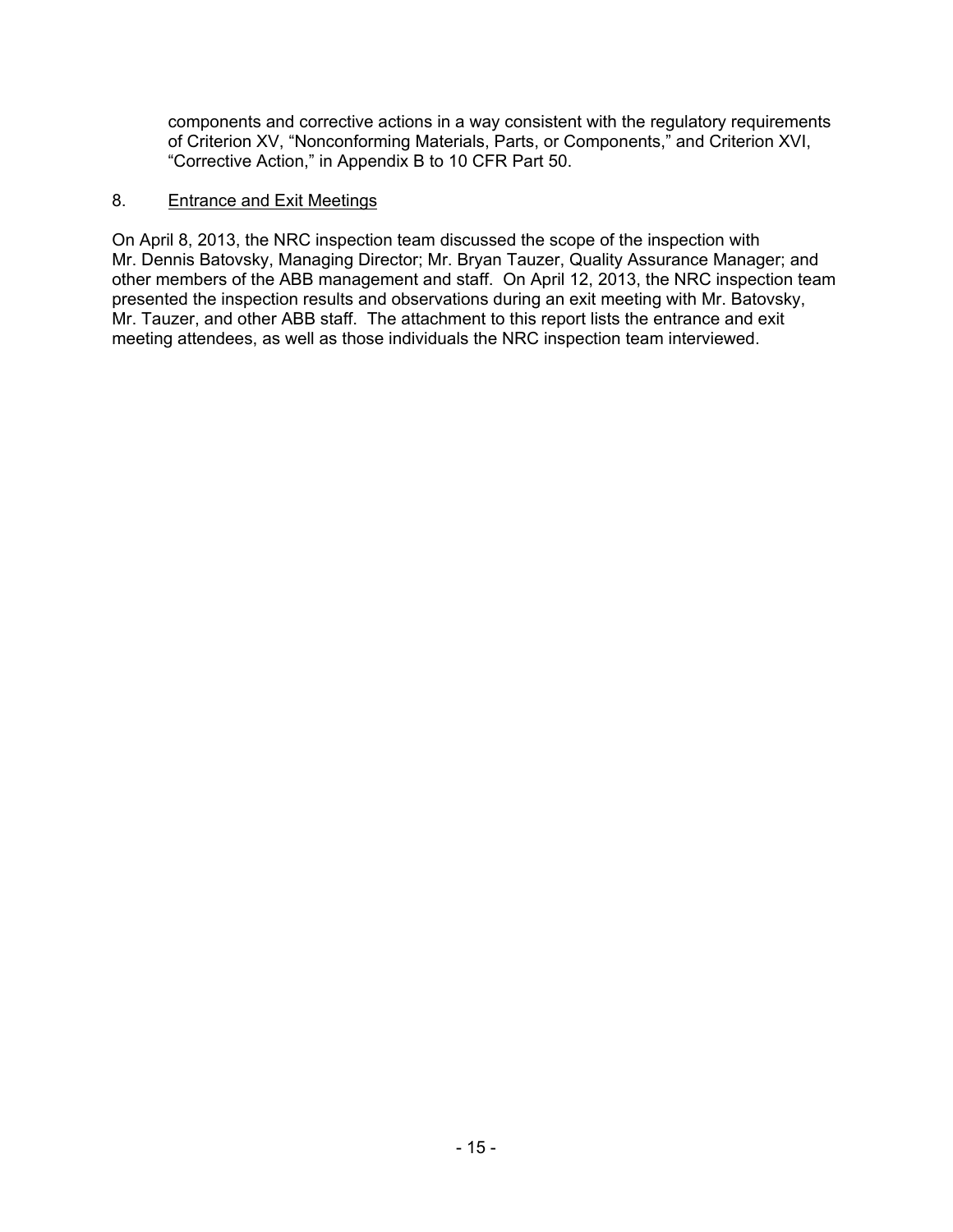# **ATTACHMENT**

# **1. PERSONS CONTACTED**

| <b>Name</b>            | <b>Title</b>                        | <b>Affiliation</b> | <b>Entrance</b>           | <b>Exit</b>             | Interviewed |
|------------------------|-------------------------------------|--------------------|---------------------------|-------------------------|-------------|
| <b>Timothy Masters</b> | <b>Engineering Supervisor</b>       | <b>ABB</b>         | X                         | $\mathsf{X}$            | X           |
| Rita Novoseletsky      | <b>Product Engineer</b>             | <b>ABB</b>         | X                         | $\mathsf{X}$            |             |
| <b>Gary Goldfarb</b>   | <b>Quality Technician</b>           | <b>ABB</b>         | X                         | X                       |             |
| Brian Jordan           | <b>Quality Engineer</b>             | <b>ABB</b>         | X                         | X                       |             |
| <b>Terry Malloy</b>    | Nuclear Program Manager             | <b>ABB</b>         | X                         |                         |             |
| Rene Henriquez         | <b>Quality Engineer</b>             | <b>ABB</b>         | $\boldsymbol{\mathsf{X}}$ | X.                      |             |
| Wanda<br>Jackson-Davis | Supply Chain Manager                | <b>ABB</b>         | X                         | X                       |             |
| Dennis Batovsiky       | <b>Managing Director</b>            | <b>ABB</b>         | X                         | $\mathsf{X}$            |             |
| Douglas Larry          | <b>Production Supervisor</b>        | <b>ABB</b>         | X                         | X                       |             |
| Ivan J. Ramirez        | <b>Production Supervisor</b>        | <b>ABB</b>         | X                         | $\mathsf{X}$            |             |
| <b>Frank Waters</b>    | Manager                             | <b>ABB</b>         | $\boldsymbol{\mathsf{X}}$ | $\mathsf{X}$            |             |
| <b>Bryan Tauzer</b>    | <b>Quality Assurance</b><br>Manager | <b>ABB</b>         | X                         | X                       | X           |
| <b>Robert Davis</b>    | Materials Manager                   | <b>ABB</b>         | X                         | $\mathsf{X}$            |             |
| <b>Todd Gentile</b>    | Senior Engineering<br>Technician    | <b>ABB</b>         | X                         | X                       | X           |
| S. Smith               | <b>Inspection Team Lead</b>         | <b>NRC</b>         | X                         | X                       |             |
| T. Navedo-Martinez     | <b>Inspection Team Member</b>       | <b>NRC</b>         | X                         | X                       |             |
| S. Edmonds             | <b>Inspection Team Lead</b>         | <b>NRC</b>         | $\overline{\mathsf{x}}$   | $\overline{\mathsf{x}}$ |             |
| N. Karlovich           | <b>Inspection Team Member</b>       | <b>NRC</b>         | $\pmb{\times}$            | X                       |             |
| D. Bollock             | <b>Inspection Team Member</b>       | <b>NRC</b>         | X                         | $\mathsf{X}$            |             |
| S. Smith               | <b>Inspection Team Lead</b>         | <b>NRC</b>         | X                         |                         |             |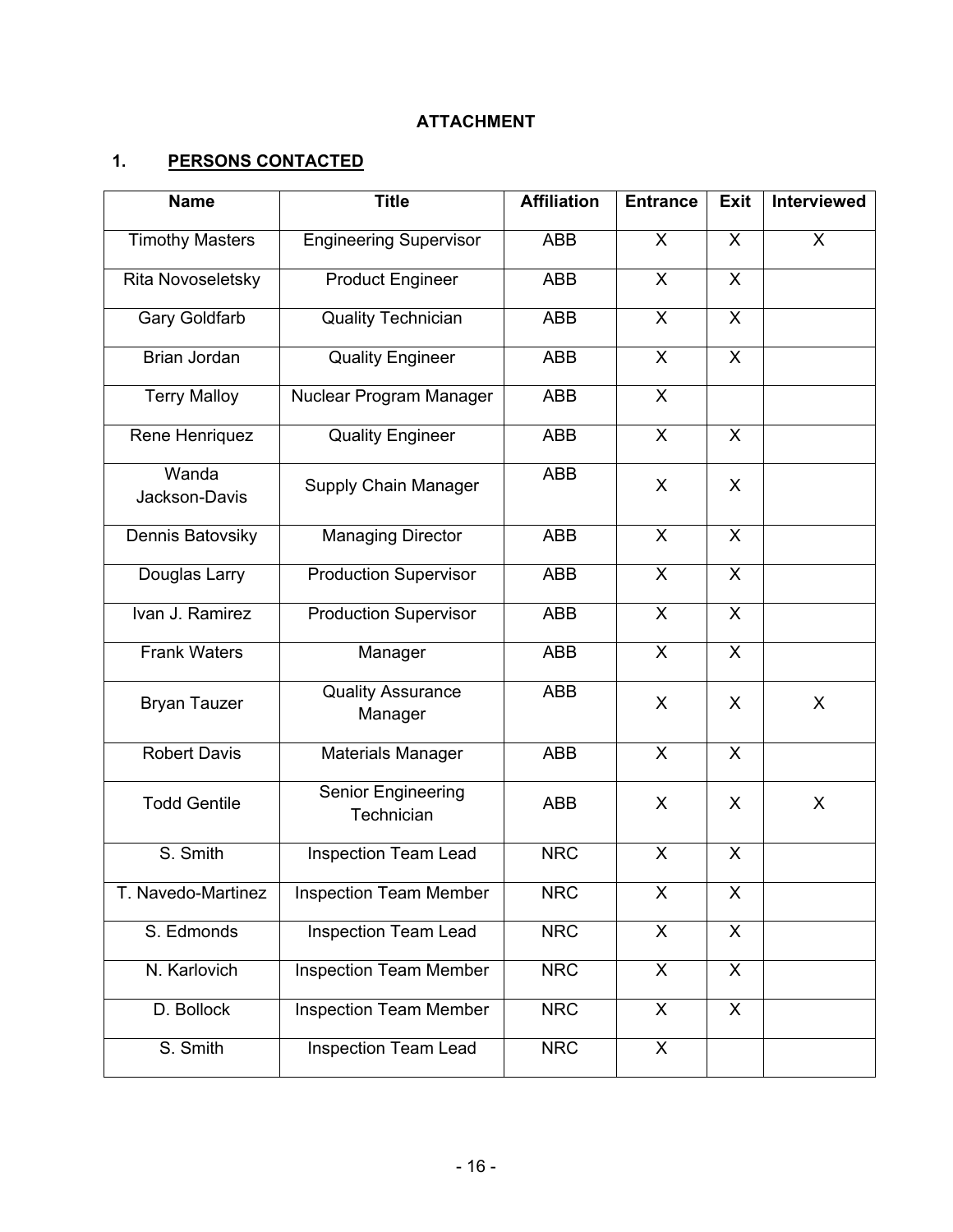# **2. INSPECTION PROCEDURES USED**

Inspection Procedure 36100, "Inspection of 10 CFR Part 21 and Programs for Reporting Defects and Noncompliance," dated February 13, 2012 (Agencywide Documents Access and Management System (ADAMS) Accession No. ML113190538)

Inspection Procedure 43002, "Routine Inspections of Nuclear Vendors," dated April 25, 2011 (ADAMS Accession No. ML110871933)

Inspection Procedure 43004, "Inspection of Commercial Grade Dedication Programs," dated April 25, 2011 (ADAMS Accession No. ML110871957)

## **3. LIST OF ITEMS OPENED, CLOSED, AND DISCUSSED**

None.

## **4. DOCUMENTS REVIEWED**

### Procedures

- SOP 20-911.002, "Control of Software for Manufacturing Processes," Revision 12, dated February 25, 2013
- SOP 20.904.012, "Engineering Change Procedure," Revision 17, dated March 27, 2013
- SOP 20-904.02., "Class 1E Dedication Program," Revision 6, dated December 27, 2012
- SOP 20-904.008, "Class 1E Relays," Revision 20, dated June 3, 2011
- SOP 20-911.001, "Hi Pot Test," Revision 15, dated May 25, 2012
- SOP 10-910.007, "Final Production Inspection," Revision 26, dated March 27, 2013
- SOP 24-910.001, "Final Product Inspection and Testing," Revision 14, dated March 27, 2013
- SOP 10-911.001, "Monitoring Measuring and Test Equipment Calibration Control and Use," Revision 29, dated March 27, 2013
- F10-908.202, "Test Equipment List- Class 1E," Revision 0, dated November 28, 2005
- L10-910.803, "HiPot Test Mechanical Inspection Guidelines," Revision 11, dated December 3, 2012
- L10-910.107, "Relay Component Inspection Criteria," Revision 10, dated November 21, 2011
- L10-910.207, "Mechanical Inspection Criteria for Class 1E Products," Revision 12, dated December 26, 2012
- M-SPEC #25015, "High Accuracy Undervoltage Relay," Revision 2, dated April 1, 2013
- RC-3123, "27N Undervoltage Relay," Revision 13, dated June 18, 1996
- RC-3128, "59N Test Procedure," Revision 7, dated March 3, 1993
- RC-3139, "50D/H Test Procedure," Revision 5, dated April 30, 2002
- 20-904.020, "Class 1E dedication Program", Revision 6, dated December 27, 2012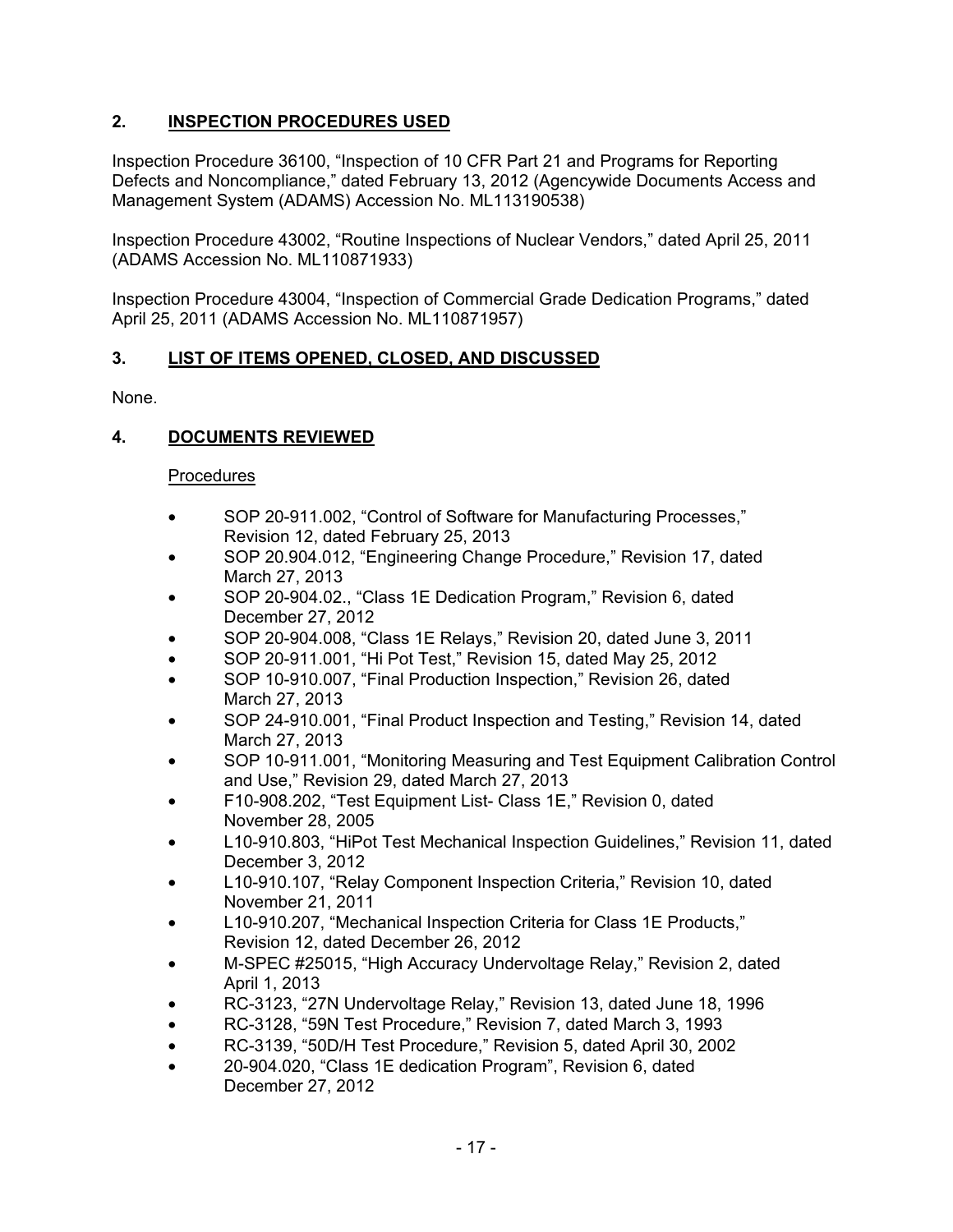- 12-906.001, "Supplier Evaluation Selection and Approval Criteria", Revision 44, dated November 26, 2012
- 10-910.002, "Incoming Inspection", Revision 30, dated April 4, 2013
- 10-913.004, "Control of Nonconforming Product," Revision 34, dated October 11, 2012
- 10-908.004, "Implementation of 10 CFR 21", Revision 14, dated April 5, 2013
- 10-914.001, "Corrective and Preventative Actions", Revision 17, dated November 5, 2012
- WI-0039, "Auditor Qualifications", Revision 3, dated September 10, 2012
- WI-0040, "Conducting Supplier Audits, Surveys, and Source Inspections", Revision 5, dated April 4, 2013

## Miscellaneous Documents

- FT Test Box document, "Validate functionality of new FT-1, FT-14 Test Box," dated October 16–17, 2007
- F10-908.102, "Class 1E Data File Checklist," dated July 18, 2011
- F20-911.101, "Class 1E Dielectric Test Data Form," Revision 5, August 24, 2011
- F20-904.A21, "Relay Type 27N, 27N-R & 59N Identification of Class 1E Critical Characteristics," Revision 3, dated January 17, 2013
- F20-904.A21, "Relay Type 27N Identification of Class 1E Critical Characteristics," Revision 2, dated April 26, 2013
- RC-5139-B, "Class 1E Electrical Equipment Qualification 27N Undervoltage Relay," Revision 2, dated October 1995
- RC-5039-B "Equipment Performance Specification 27N Undervoltage Relay," Revision 0
- RC-6004A, "Qualification Test Report for Solid-State Relays; Harmonic Filter for ITE-27N, 59N," dated December 1986
- RC-6004, "Type Test for Type 27N High Accuracy Relays, Catalog Series 211T and 41T," Revision 0, February 10, 1989
- RC-6012, "Type Test for Type 59N High Accuracy Overvoltage Relays, Catalog Series 211U and 411U," Revision 0, dated February 10, 1989
- RC-1017, "Design Specification Circuit Shield Instantaneous Overcurrent Relays," Revision 1, dated August 8, 1973
- RC-1001, "Design Specification Solid State Overcurrent Relays," Revision 1, dated June 1, 1970
- RC-6019A, "Qualification Test Report for Solid State Relays, Type 50D/H," Revision 0, dated June 10, 1985

## Purchase Orders

- PO 00041983, "2 ABB-27N Undervoltage Relays to Monticello Nuclear Generation," Revision 2, dated May 16, 2012
- PO 10360124, "3 ABB-59N Control Voltage Relays to Palisades Nuclear Power Plant," Revision 0, dated September 11, 2012
- PO 00335385, "2 ABB-27N Undervoltage Relays to Columbia Generating Station," Revision 0, dated May 7, 2012
- PO 10309870, "2 ABB-50H Overcurrent Relays to Pilgrim Nuclear Power Station," Revision 4, dated March 12, 2012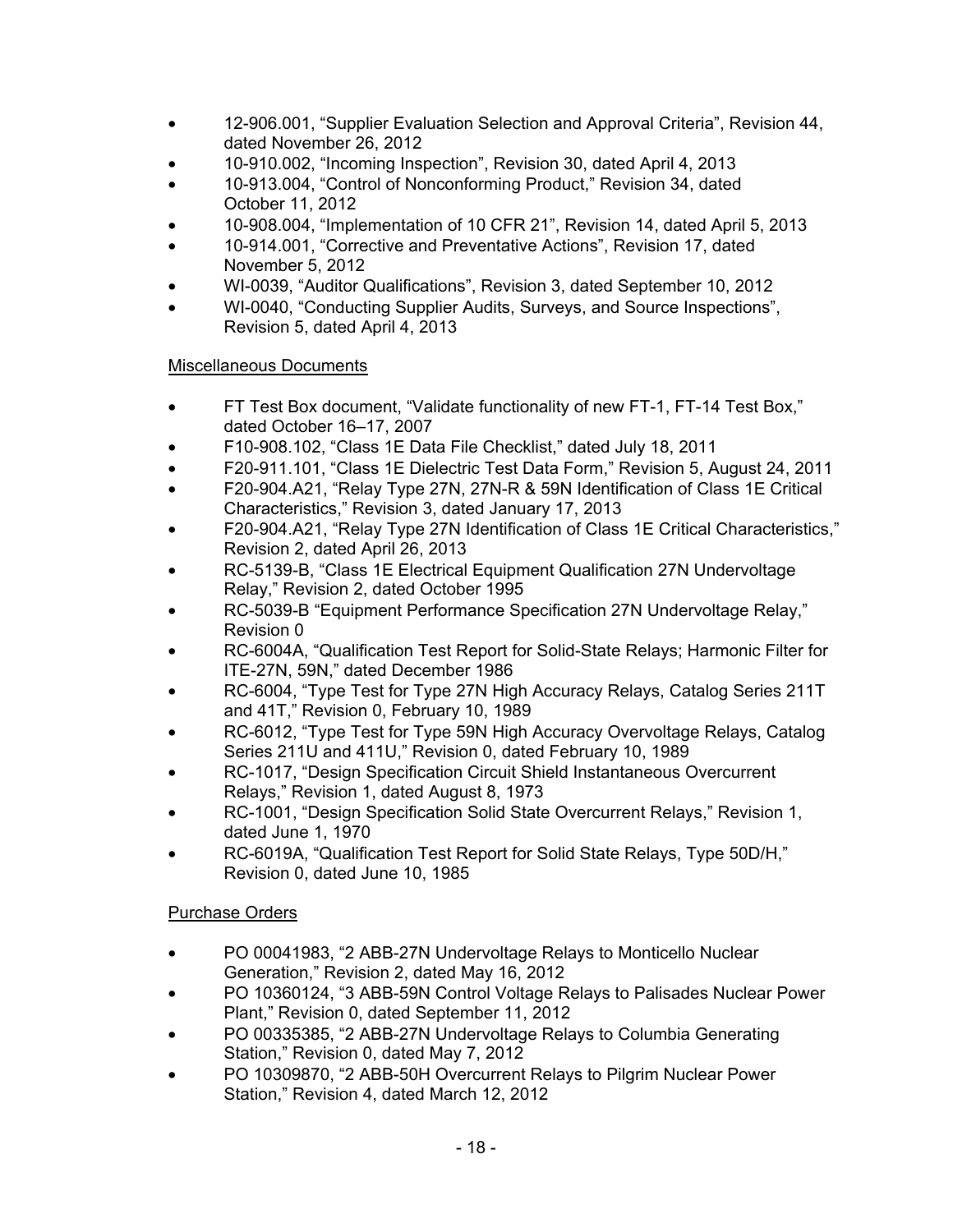• PO 10358367, "1 ABB-27N Undervoltage Relay to Grand Gulf," Revision 0, dated December 10, 2012

# Drawings

• 1616C24, "FT1 Switch – General Drawing Class 1E Application," Revision 27, dated August 7, 2007, Sheets 1–7

## Records of Inspections Associated with 27N

- Incoming Inspection, dated January 31, 2013
- Incoming Inspection, dated December 1, 2011
- •

## Other Records of Inspections

- Lot 4500848134, Delta Group Electronics
- Lot 4500419834, Zurvahn, LLC

## Inspection-Related Documents Associated with Testing of 27N

- 10-910.007, "Final Product Inspection", Revision 26, dated March 27, 2013
- 24-910.001, "Final Product Inspection & Testing," Revision 14
- L10-910.803, "HiPot Test Mechanical Inspection Guidelines," Revision 11, dated December 3, 2012

## Commercial-Grade Surveys

- Survey Report for GES, Venture, dated December 12, 2010
- Commercial Grade Survey Checklist for GES Manufacturing Services, dated September 10, 2010
- Survey Report for Partnership Sourcing Services, dated September 9, 2011
- Commercial Grade Survey Checklist for Partnership Sourcing Services, 7– 9, 2011
- Survey Report for Mack Technologies Florida, Inc, Southeast Facility, dated August 30, 2011
- Commercial Grade Survey Checklist for MACK Technologies Florida, Inc., dated August 25 and 26, 2011
- Survey Report for Florida Standards Lab, dated October 12, 2012
- Commercial Grade Survey Checklist for Florida Standards Lab, dated September 28, 2012
- SCAR-135, "Preservation of Product," dated August 30, 2011
- SCAR-133, "Records," dated August 30, 2011
- SCAR-119, "Contract Review," dated December 9, 2011

## Additional Documents

• TP 9Q005.8, "Seismic Qualification Test Procedure for an ABB Type AR Auxiliary Relay," Revision 0, dated December 14, 2001. (from the AR Quality Report)